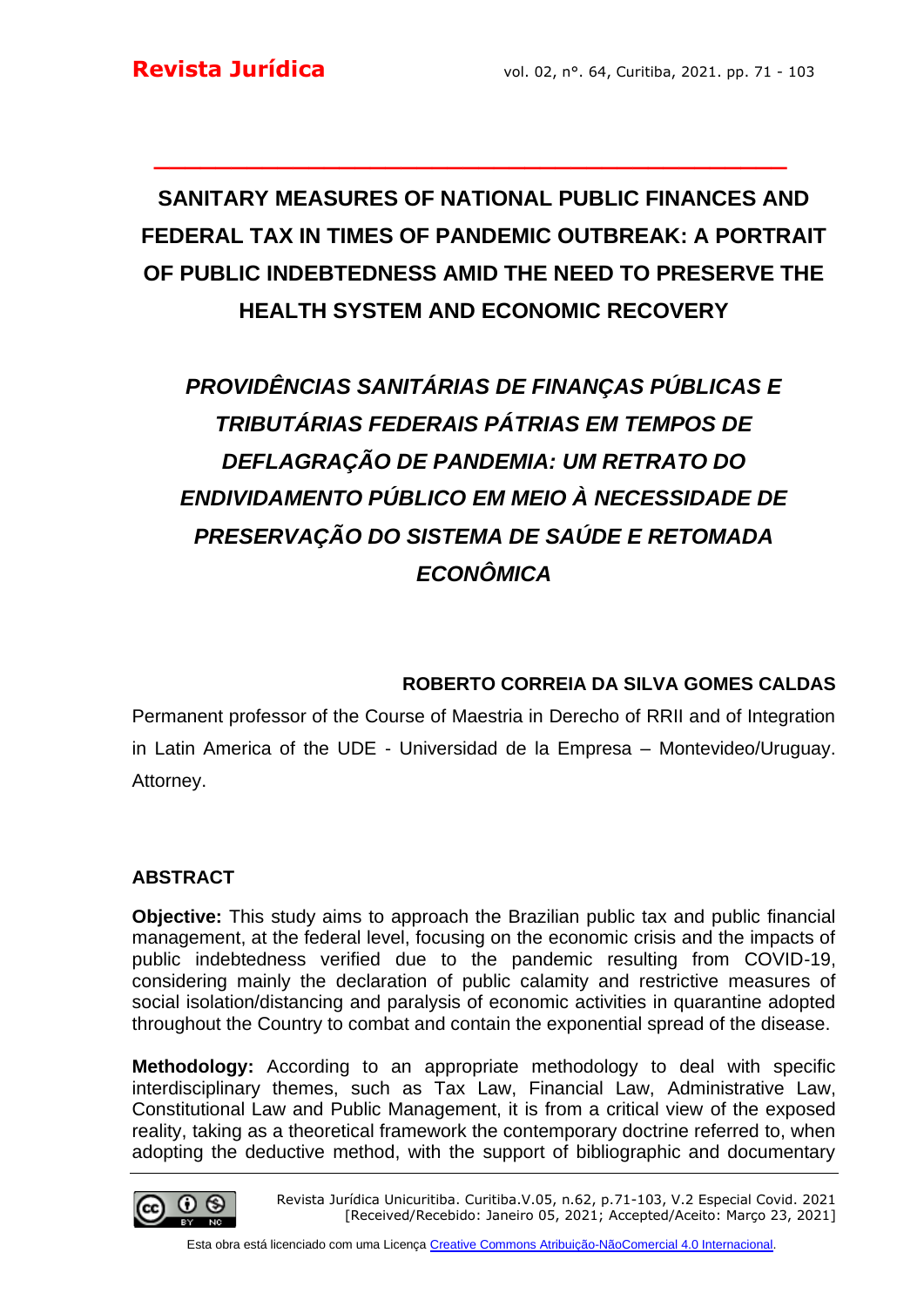exploration as an approach technique to prove the premises raised and to achieve the proposed objectives.

**\_\_\_\_\_\_\_\_\_\_\_\_\_\_\_\_\_\_\_\_\_\_\_\_\_\_\_\_\_\_\_\_\_\_\_\_\_\_\_\_\_**

**Results:** Under such a context, the paper identifies the forms adopted, in the occasion of the pandemic by COVID-19 by the federal government to obtain a balance between the economic system and the social order, that is, in order to have, on the one hand, the preservation of the health system (public and private) from an immediate collapse in view of an abrupt excess of demand and, on the other hand, the protection of the national productive forces of the recession and public indebtedness caused by the forced paralysis of economic activities and social isolation/distancing imposed by quarantine.

**Contributions:** This paper notes, according to the adopted methodology, the need for a simultaneous and correlated state intervention of macroprudential regulation in the economic domain (with financial, tax and assistance determinations) for a rebalancing in sustainable development due to the lack of harmony arising from the intervention in the social system with the imposition of such austere sanitary measures (of social isolation/distancing and paralysis of economic activities in quarantine) to contain the pandemic that would remove recession and uncontrolled public indebtedness, in order to have, in conclusion, a sustainable state strategic planning for national developmental recovery and restructuring in light of a democratic concert with society.

**Keywords:** Pandemic public indebtedness; Public finances; Federal taxation; Health System; Sustainable development.

#### *RESUMO*

*Objetivo: Este estudo tem como propósito a abordagem brasileira das gestões tributária e financeira pública em âmbito federal, tendo por foco a crise econômica e os impactos de endividamento público verificados em função da pandemia decorrente do COVID-19, considerando, principalmente, a declaração de calamidade pública e as medidas restritivas de isolamento/distanciamento social e paralização das atividades econômicas em quarentena adotadas em todo o País para combate e contenção à disseminação exponencial da doença.* 

*Metodologia: Segundo uma metodologia própria para lidar com temas interdisciplinares específicos, como de Direito Tributário, Financeiro, Administrativo, Constitucional e Gestão Pública, parte-se de um recorte crítico da realidade exposta, tendo-se como marco teórico a doutrina contemporânea referida, ao adotar-se o método dedutivo, com apoio da exploração bibliográfica e documental enquanto técnica de abordagem, para se comprovarem as premissas levantadas e se alcançarem os objetivos propostos.*

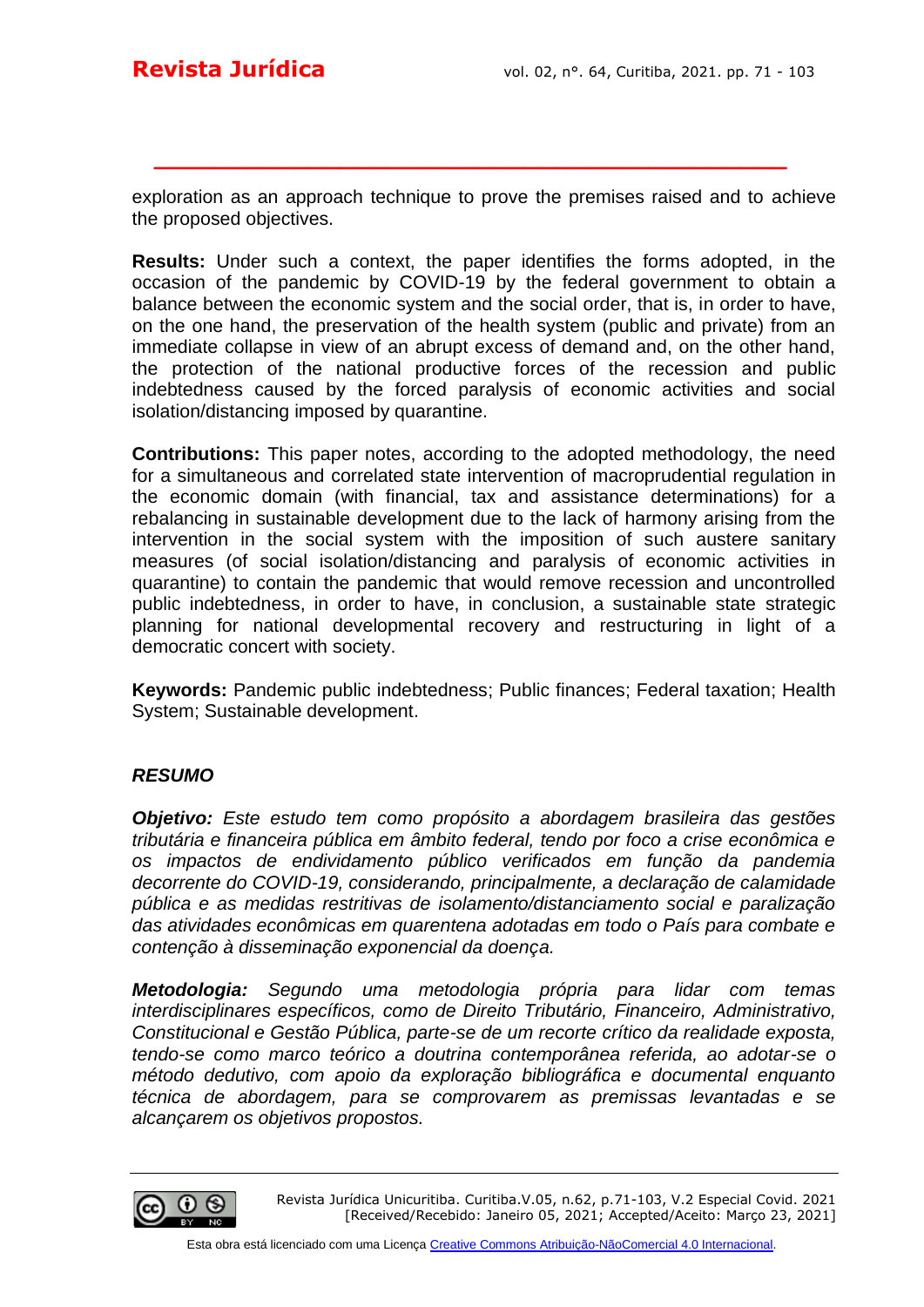*Resultados: Divisa, sob tal contextura, as formas adotadas, no ensejo da pandemia por COVID-19 pelo governo federal, para obtenção de um equilíbrio entre a ordem econômica e a ordem social, isto é, de sorte a ter-se, de um lado, a preservação o sistema de saúde (público e privado) de um colapso imediato ante o excesso abrupto de demanda e, de outro lado, o resguardo das forças produtivas pátrias da recessão e endividamento público causados pela paralisação forçada das atividades econômicas e do isolamento social/distanciamento social imposto pela quarentena.* 

**\_\_\_\_\_\_\_\_\_\_\_\_\_\_\_\_\_\_\_\_\_\_\_\_\_\_\_\_\_\_\_\_\_\_\_\_\_\_\_\_\_**

*Contribuições: O estudo aponta, segundo a metodologia adotada, a necessidade de uma concomitante e correlata intervenção estatal de regulação macroprudencial no domínio econômico (com determinações financeiras, tributárias e assistenciais) para um reequilíbrio do desenvolvimento sustentável em função do desbalanceamento advindo da intervenção na ordem social com a imposição de medidas sanitárias tão austeras (de isolamento social/distanciamento social e paralização de atividades econômicas ante a quarentena infligida) para contenção da pandemia que afastem recessão e endividamento público descontrolado, de maneira a ter-se, em conclusão, um sustentável planejamento estratégico estatal de recuperação e reestruturação desenvolvimentista pátrio à luz de um concerto democrático com a sociedade.* 

*Palavras-chave: Endividamento público pandêmico; Finanças públicas; Tributação federal; Sistema de Saúde; Desenvolvimento sustentável.*

#### **1 INTRODUCTION**

The present study is an analysis of the tax and public financial management undertaken by the Brazilian State at the federal level, with a specific focus on the ways to mitigate the economic crisis and the impacts of public indebtedness as a result of costly measures of emergency sanitation to avoid the massive spread of contagion by COVID-19, mainly considering in this context the declaration of public calamity and the imposition of social isolation/distance, through the decree of quarantine adopted throughout the Country.

Corona virus (Sars-Cov-2) that is causing the pandemics deflagrated at the end of 2019 in China and from there to the world, in light of its danger to human health and the speed of its propagation, determined a high degree of austerity in 2020 as for the measures of prevention and precaution to its contagion, both in global scope and in the Member States, with severe determinations of isolation/social

Revista Jurídica Unicuritiba. Curitiba.V.05, n.62, p.71-103, V.2 Especial Covid. 2021 [Received/Recebido: Janeiro 05, 2021; Accepted/Aceito: Março 23, 2021]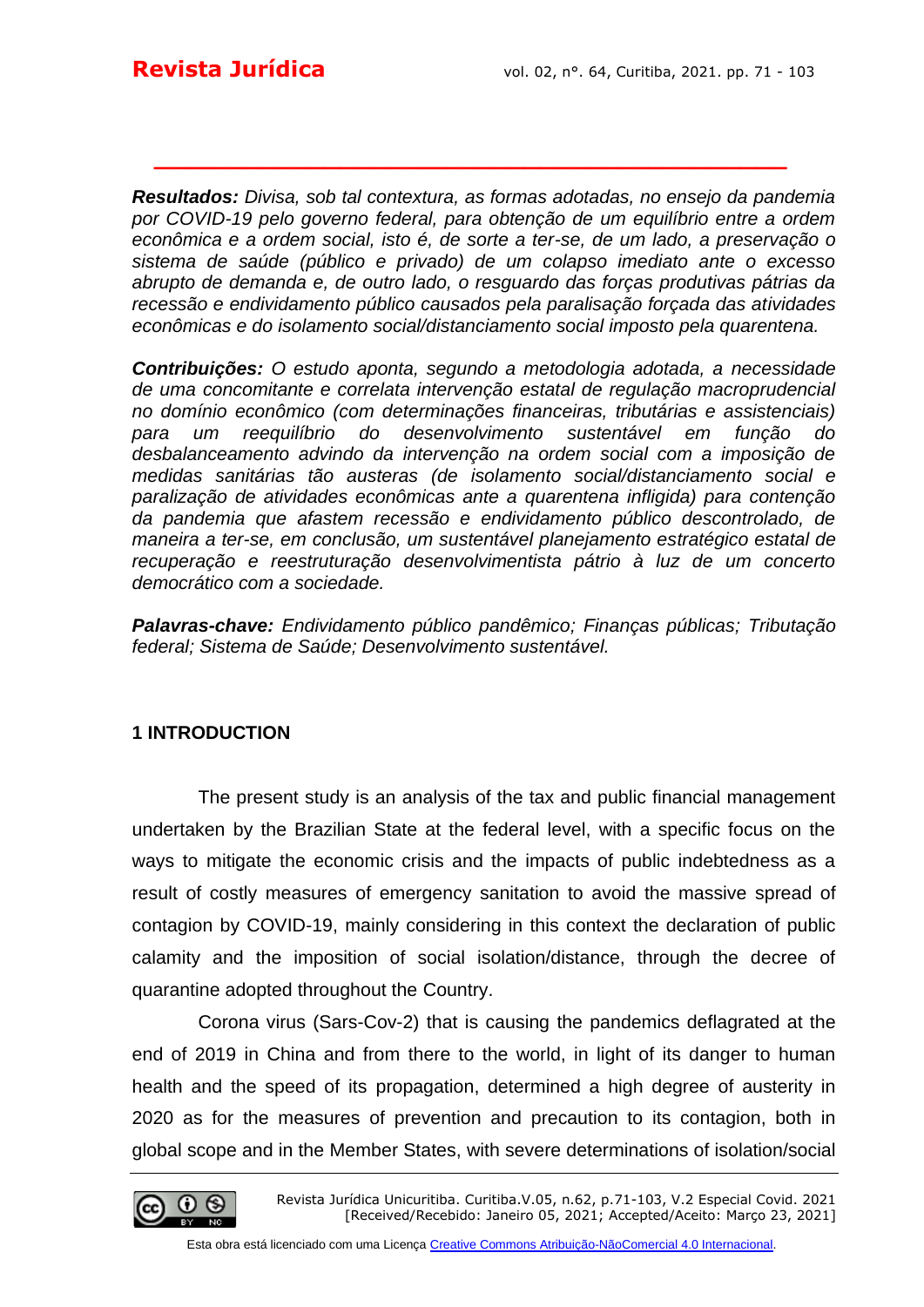distance, the precedents of which in Brazil date from 1918, when occurred the socalled "Spanish flu" (GOULART, 2005 ).

**\_\_\_\_\_\_\_\_\_\_\_\_\_\_\_\_\_\_\_\_\_\_\_\_\_\_\_\_\_\_\_\_\_\_\_\_\_\_\_\_\_**

Such sanitary restrictions restraining regular daily life not only nationally but also globally, led inevitably to the shrinkage of markets and the respective general decrease in tax collection, in view of not only the sharp and sudden drop in business turnover, but also due to the lack of liquidity by companies to fulfill their financial obligations which remain in normal times when related to fixed costs.

The mismatch between entrances and exits caused by the health intervention of Member States in different social sectors with repercussions in the business segment and, as a consequence, based in globalized economic domain (as it is severely affected by the sanitary determinations of social isolation/distance) in itself, implies a necessary simultaneous and correlated state intervention in this perspective, also to balance the effects of this economic crisis triggered not only in the national territory, but in a systemic way in the midst of the current society of risk and information.

Such an equalizing intervention in the economic and social domain to rebalance public finances and reestablish tax collections hampered by the health intervention that occurred, in turn, imposes the creation and differentiated application of financial, tax and even assistance rules that are able to circumvent the deepening of issues as significantly as inequality, unemployment and the consequent impoverishment of Brazilian society.

In effect, the energic restrictions imposed as of the first quarter of 2020 on most of the face-to-face economic activities and the quarantine imposed on Brazilian citizens, seen as effective means of reducing the speed of the progression of the spread of the Coronavirus (Sars-Cov-2) as long as a cure was not found, their main objective was to avoid the imminent collapse of the health system (public and private) and sidelong to preserve the maintenance of some medical and hospital care, even though under questionable efficiency in light of the commands of good public administration and its benchmarks.

This is due to the declared and notorious general absence of conditions at the time for providing medical and hospital services that were capable of attending, at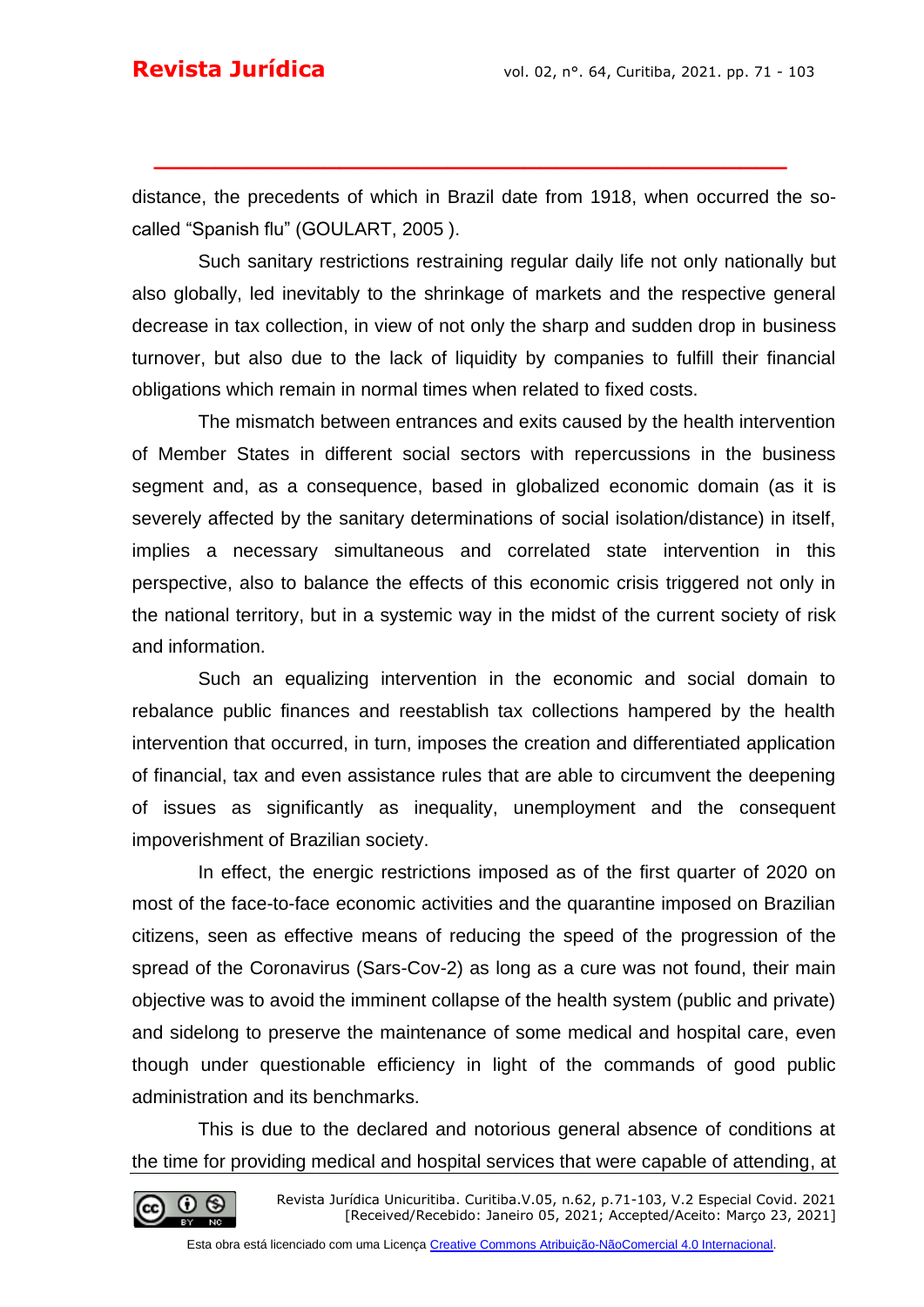the same time, all those in need of a qualified emergency treatment and that was shown to be responsive to a satisfactory form to the geometric proportion in which this global disease spreads, according to standards of excellence as per global governance and national regulatory governance in the area of public health (TEIXEIRA, CALDAS, 2020), mainly for not existing any prospect of vaccination and / or medications that bring a safe immunization or cure at that moment.

**\_\_\_\_\_\_\_\_\_\_\_\_\_\_\_\_\_\_\_\_\_\_\_\_\_\_\_\_\_\_\_\_\_\_\_\_\_\_\_\_\_**

However, the counterbalance to such austere and exceptional state sanitary orders, in turn, had the role of preventing their referred harmful effects to the Brazilian economy from being chronicled and extended for a long period, as this would certainly imply a possible chaos of recession unprecedented, resulting in an impoverishment of society due to the brutal decrease in consumption and the forced inertia of productive activities which, by default, would result in the nefarious lack of corporate financial liquidity, making it impossible to fulfill the pecuniary obligations (tax, labor, contractual, etc.) and causing unemployment with evident burden to the already affected tripod of Social Security - Public Health (for all), Social Prevention (to whom it contributes) and Social Assistance (to those who need it) - in an undesirable vicious circle that reduces people's quality of life.

Consequently, it is relevant also from a legal perspective the criticism, the systemic analysis of the constitutional and infra-constitutional normative framework (of rules and principles) that authorizes the taking of these decisions in the area of Public Health, with such significant negative economic and social externalities, in order to find the point of homeostasis between such decisions and the related sanitary, public finance and tax measures seen as necessary to allow the fight against the pandemic on the one hand, and, on the other, avoiding both the feared recession and uncontrolled public debt.

Therefore, in the brief study that is now being undertaken, the objective is to clarify the factual-legal limits of constitutional, legal and infra-legal commands in the relations between society and the State that allow the establishment of a Pareto optimum ( a state of maximum efficiency of the systems) between the private and public sectors in the health, financial and tax segments, especially when considered under the effects of the decree of public calamity at national level.

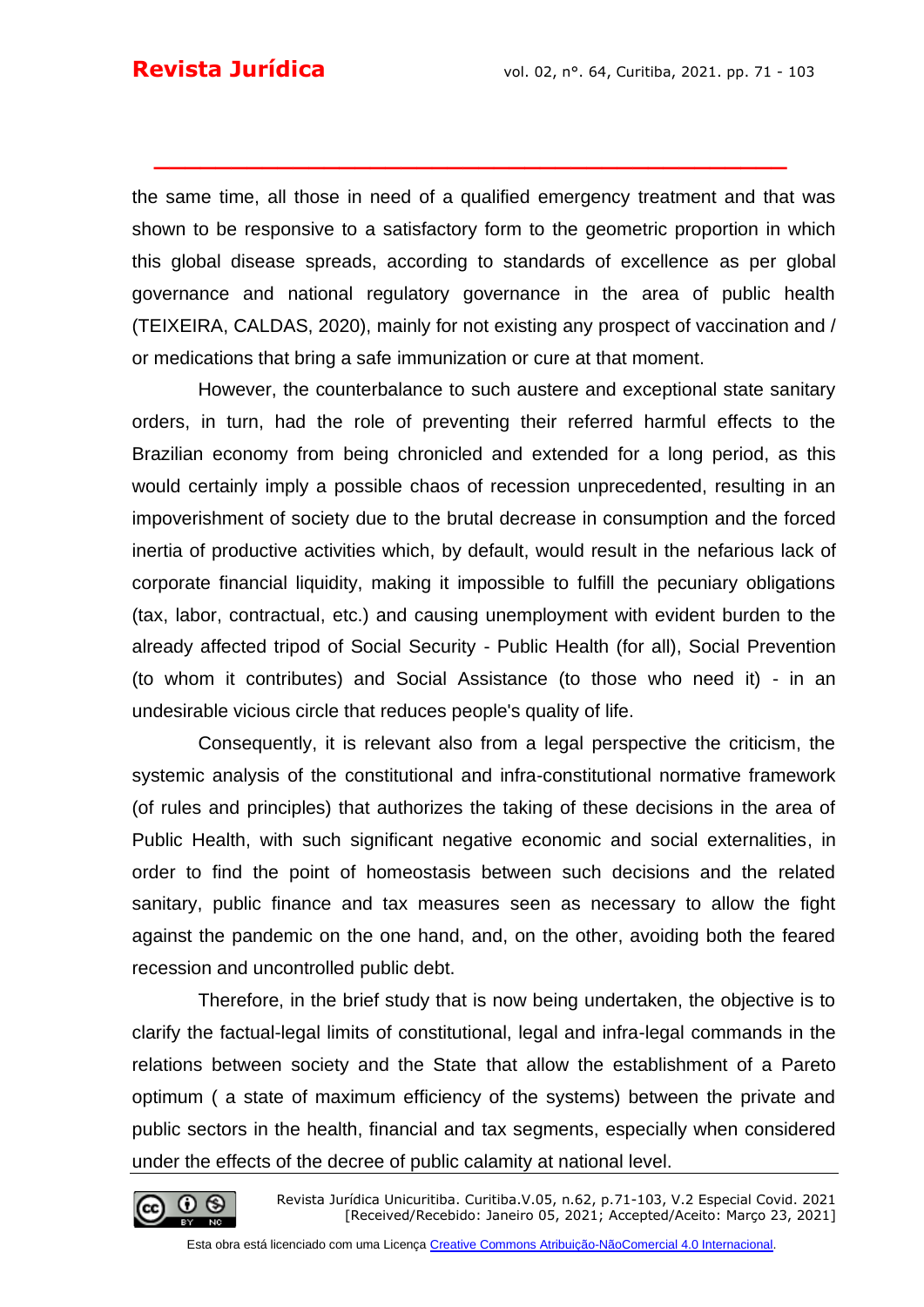In diffluence of reasoning, a research methodology is adopted that makes it possible to analyze such an interdisciplinary and current theme that involves issues of Constitutional, Administrative, Financial and Tax Law, as well as Public Management, and that is able to identify itself, in light of different legal instruments applied to combat and contain the exponential spread of the pandemic by COVID-19, according to the technique of bibliographic and documentary approach, the recessive macroeconomic impacts on public finances and the Brazilian federal exactions more specifically considered and consequently having a clearer picture of the context in which a balanced management of federal public indebtedness is inserted (given the flexibility of tax responsibility barriers), due to the necessary (and previously unpredictable) expenses carried out with the Social Security tripod (systems, repeating, Social Security, Social Assistance and Public Health) and the national economic restructuring, mainly by having into account the contemporary commitment of the private sector's capacity to produce wealth and comply with its obligations.

**\_\_\_\_\_\_\_\_\_\_\_\_\_\_\_\_\_\_\_\_\_\_\_\_\_\_\_\_\_\_\_\_\_\_\_\_\_\_\_\_\_**

## **2 THE PANDEMIC AND THE EFFLUENT ECONOMIC, PUBLIC FINANCIAL AND FEDERAL TAX NATIONAL CRISES**

As evidenced by the Focus report of Central Bank of Brazil (2019) for 2020, economic analyzes focused on the Country showed favorable macroeconomic market expectations, with confidence in national growth, which was supported by the official exchange rate at the time of the par US dollar against the real of "US\$1.00 = R\$ 4.10", according to data from December 6, 2019.

Such encouraging market projections, as observed by the Central Bank of Brazil (BACEN, 2019), it is worth mentioning, also found an echo in the analyzes developed at the time by the private sector, according to what was verified by the ICE - Business Confidence Index (FGV IBRE, 2019), which, however, already showed in April 2020 an absolutely different scenario due to the increasing intensification of impositions of social isolation (or even distance) and restrictions to the performance of face-to-face economic activities, and consequently to the operation of commercial

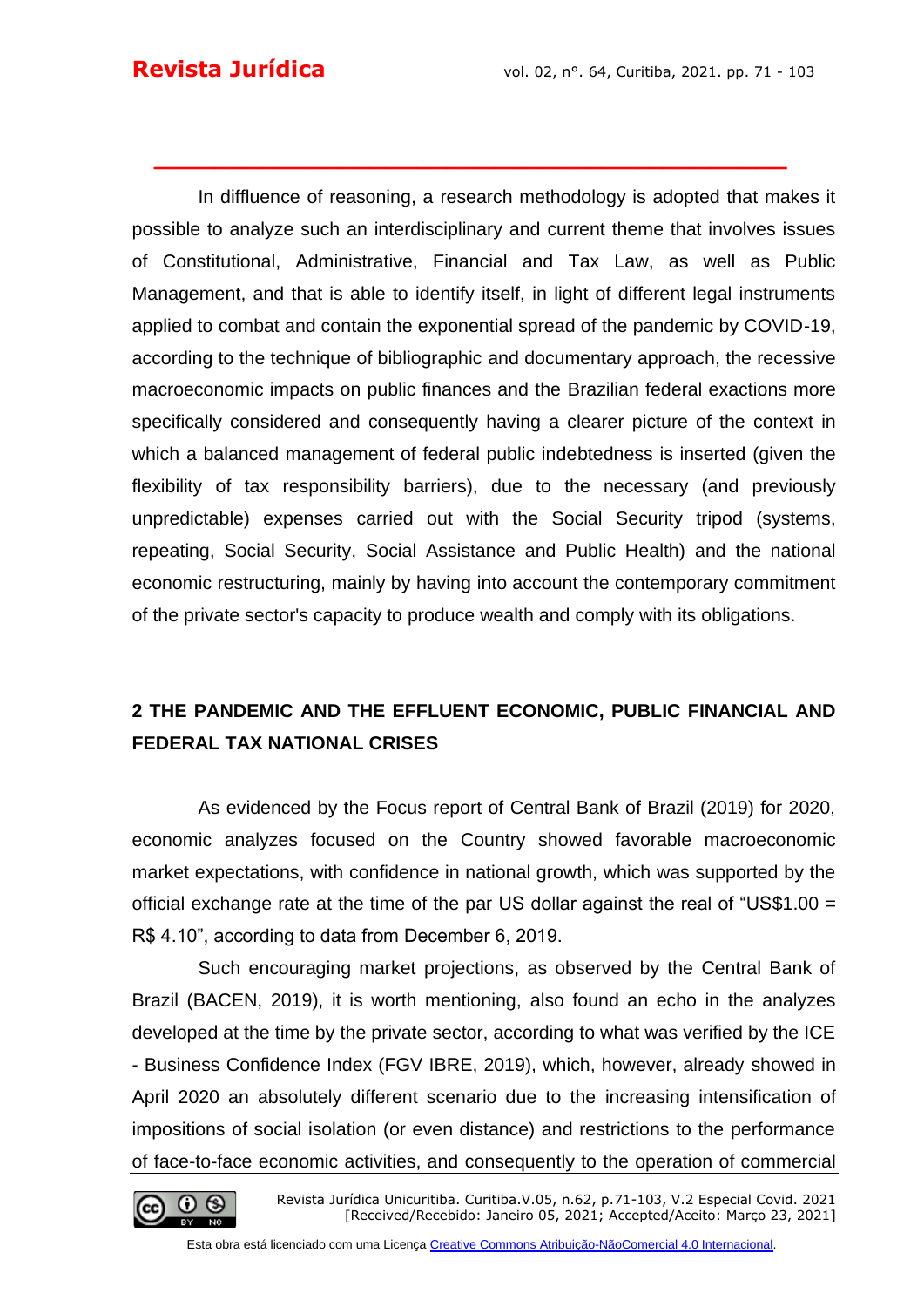and business establishments (CAMPELO JUNIOR; GOUVEIA, 2020), as set forth in opposition to the increasing spread of the pandemic by COVID-19 in the Country.

**\_\_\_\_\_\_\_\_\_\_\_\_\_\_\_\_\_\_\_\_\_\_\_\_\_\_\_\_\_\_\_\_\_\_\_\_\_\_\_\_\_**

This negative impact on the Brazilian economy resulting from the negative externalities due to the measures to combat the spread of the pandemic by Coronavirus (Sars-Cov-2), in turn, did not escape the projection made by the IMF - International Monetary Fund, according to which the expected fall, in April 2020, was 5.3% in the GDP - Brazilian Gross Domestic Product, in parallel to a global retraction of the economy, according to IMF on such time greater than the Great Depression of 1929 (IMF, 2020).

In view of these findings, taxation is as strongly influenced as the economic crisis itself, reflecting a significant drop in revenue, either directly due to the reduction in the generation of wealth on which taxes are levied, or indirectly due to the loss of the financial capacity of the struggling taxpayers which fell seasonally in default.

If in the beginning of 2020 the Federal Revenue showed a real growth in relation to the beginning of 2019 corresponding to 4.65% , from the months of March and April of 2020, the result was not the same, showing an intense retraction (UF, 2020).

Such a framework for reducing tax revenues, it should be mentioned, was even more in depth due also to the fact that the federal tax collection is not sufficiently diversified, exposing a lack of strategic tax planning on the part of the Federal Revenue.

In effect, the federal tax collection is basically based on the income of individuals and legal entities, as well as on social contributions on the companies' revenue, based on sources of tax income with evident fragility (due to the great risk resulting from its volatility) and mediocrity (in view of the reduced amount in which they present themselves to face all public expenditures), which remained maximized during this economic crisis arising from the fight against the pandemic, which affected income and revenue. According to Mosquera

> A more detailed analysis of the federal tax collection in recent years shows that our source of tax revenue is basically concentrated on the income of

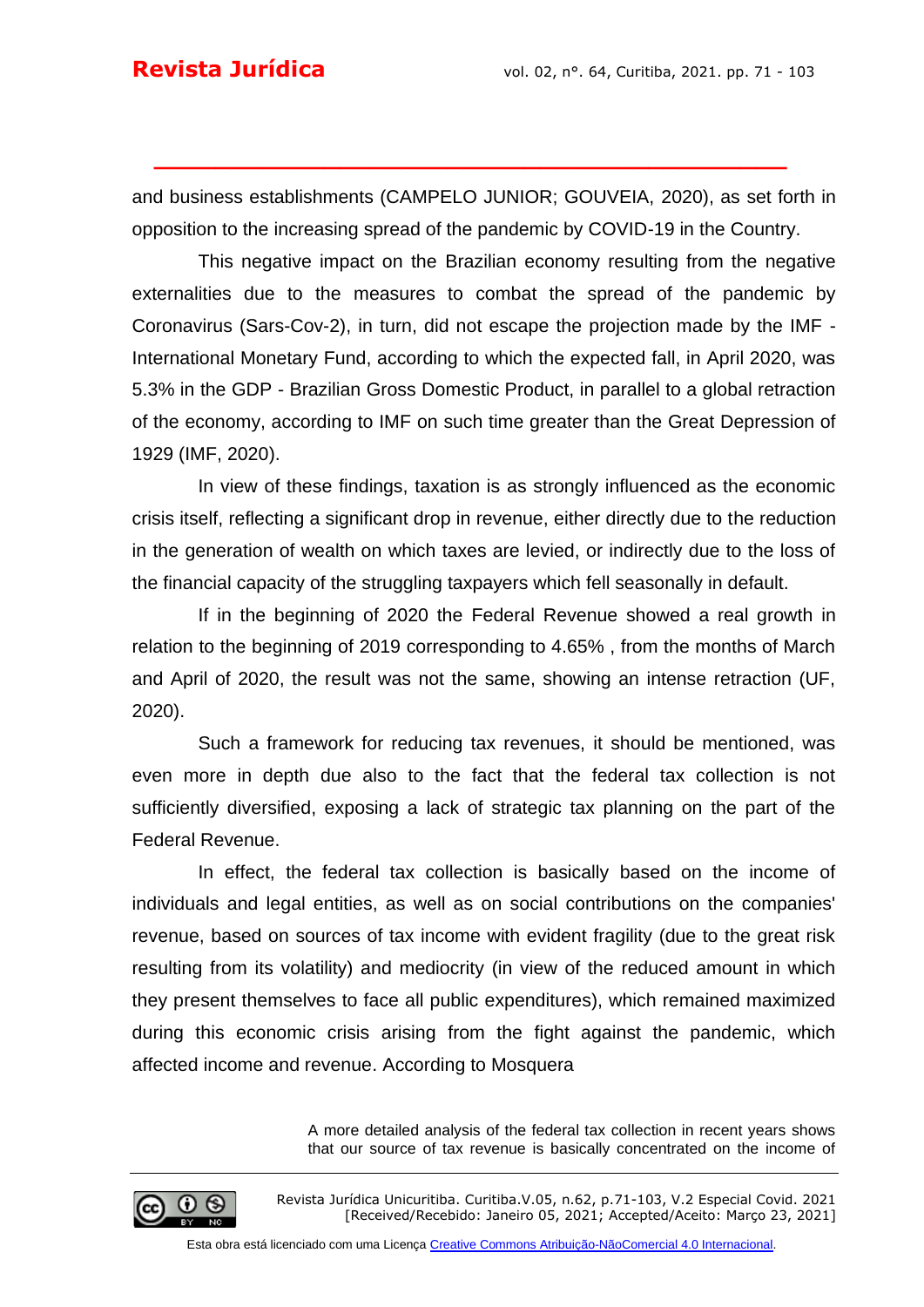individuals and legal entities and on social contributions on corporate income. Something around 60% of our federal revenue is based on income taxation. […] Therefore, income taxation in Brazil is in 1st place in the ranking of federal taxes and, also, there is no denying that individuals have a great repercussion in this number. That is, if we compute the taxes of legal entities compared to the taxes paid by individuals, we will see how important this last number is. The taxation of natural persons applies in particular to work. Secondly, there are taxes on income – "COFINS" and "PIS". The total collection of these taxes in 2019 represents 20% of all the amount collected in the year. In short: around 80% of all Brazilian revenue depends on two variables: INCOME and REVENUE. In a simpler language, our sources of funds to cope with public expenditures are small. Our risk is concentrated on two variables subject to high volatility. And when these two indexes of wealth fall, obviously, the collection also falls. In the case of the current pandemic, the prospect of raising funds for the next quarter is extremely worrying, as there will be a need to supply public spending and that will be unfeasible. In addition, the government itself allowed some taxes to be deferred to allow companies to organize themselves with their cash in that period (2020, n.  $p.$ )<sup>1</sup>

In fact, the need for a restructuring of the entire federal tax collection has long been present in the national developing scenario, exposing the lack of a participatory strategic planning of a financial nature, capable of identifying in which economic segments there are profitable sources that allow the promotion of an increase in inflows in the desired diversification of tax revenues (with a more intense impact, e.g., on rural territorial property or agribusiness) and from there verify the mitigation of the effects arising from crises, as currently experienced, of which such incomes may suffer, discovering what their reflexes and their extension are for the

**\_\_\_\_\_\_\_\_\_\_\_\_\_\_\_\_\_\_\_\_\_\_\_\_\_\_\_\_\_\_\_\_\_\_\_\_\_\_\_\_\_**

<sup>1</sup> In original: "Uma análise mais detalhada da arrecadação federal nos últimos anos demonstra que nossa fonte de receita tributária basicamente está concentrada na renda das pessoas físicas e jurídicas e em contribuições sociais sobre receita das empresas. Algo em torno de 60% de a nossa arrecadação federal está calcada na tributação sobre a renda. [...] Portanto, a tributação sobre a renda no Brasil está em 1º lugar no *ranking* dos tributos federais e, também, não há como negar que as pessoas físicas têm uma grande repercussão nesse número. Ou seja, se computarmos os tributos das pessoas jurídicas frente aos tributos pagos pelas pessoas físicas veremos como é importante esse último número. A tributação das pessoas físicas incide, em especial, sobre o trabalho. Num segundo plano estão os tributos que incidem sobre receita – COFINS e PIS. O total da arrecadação desses tributos em 2019 representa 20% de todo o bolo arrecadado no ano. Em suma: algo em torno de 80% de toda a arrecadação brasileira depende de duas variáveis: RENDA e RECEITA. Numa linguagem mais simples, nossas fontes de recursos para fazer frente aos gastos públicos são em pequeno número. Nosso risco está concentrado em duas variáveis sujeitas a grande volatilidade. E quando esses dois índices de riqueza caem, obviamente, a arrecadação também cai. No caso da atual pandemia, a perspectiva de arrecadação para o próximo trimestre é extremamente preocupante, pois haverá a necessidade de suprir o gasto público é isso será inviável. Além disso, o próprio governo permitiu o diferimento de alguns tributos para permitir que as empresas se organizem com o seu caixa nesse período".



Revista Jurídica Unicuritiba. Curitiba.V.05, n.62, p.71-103, V.2 Especial Covid. 2021 [Received/Recebido: Janeiro 05, 2021; Accepted/Aceito: Março 23, 2021]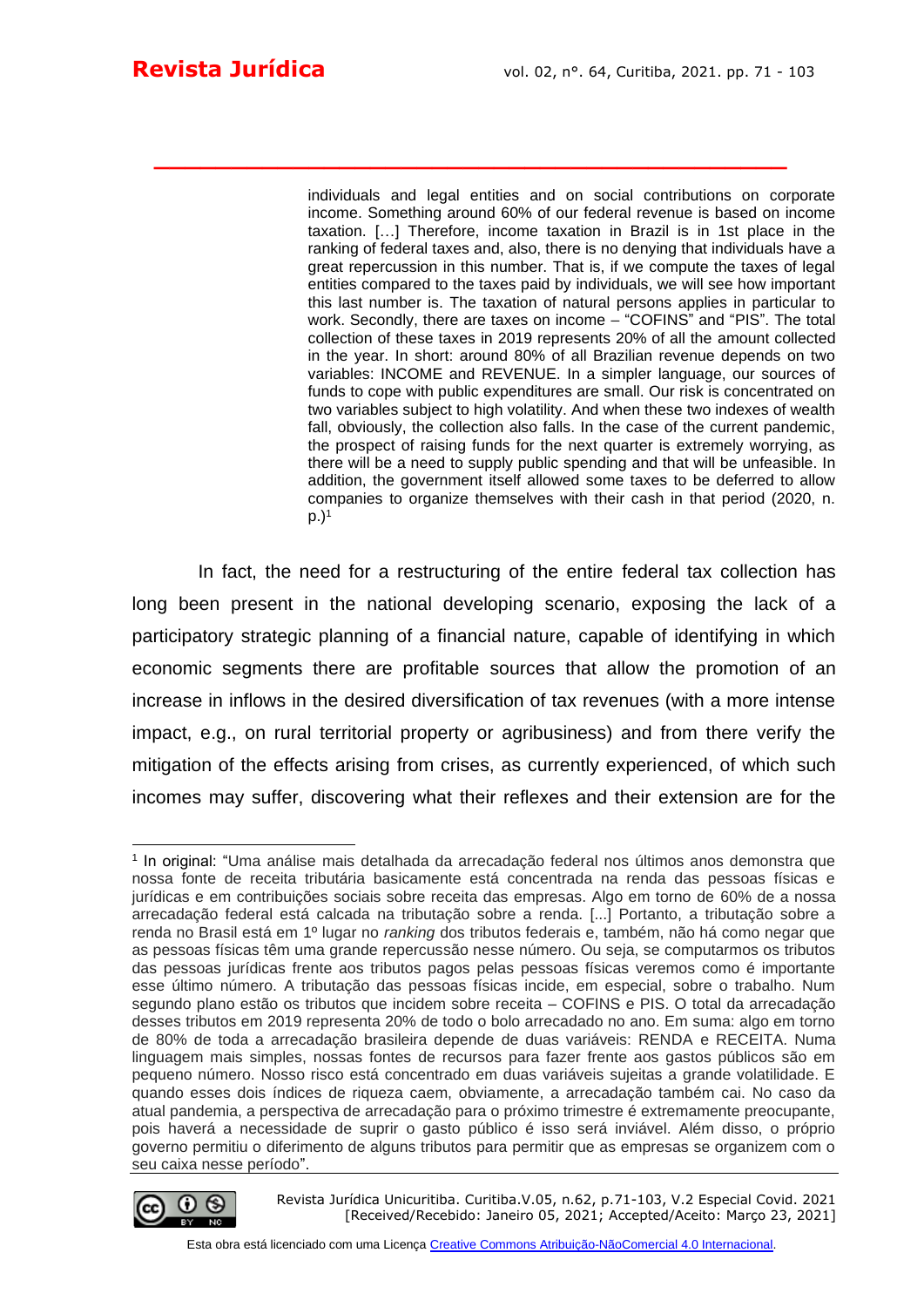improvement and rationality of the exactions in a process that can be defined as the so-called "Tax Reform".

**\_\_\_\_\_\_\_\_\_\_\_\_\_\_\_\_\_\_\_\_\_\_\_\_\_\_\_\_\_\_\_\_\_\_\_\_\_\_\_\_\_**

Meanwhile, while the national consensus around this rationalization and improvement of federal exactions is not present in everyday life as the result of a participatory strategic planning process, it is necessary to deal with the contemporary and pressing need for immediate adjustments in public accounts; on the one hand, a higher level of state debt is allowed and, on the other, new and supplementary revenues are planned, all in order to meet the extraordinary expenses for the implementation of public health policies in combating the dissemination of Coronavirus (Sars-Cov-2).

This circumstance caused emergency measures to be debated in the National Congress in relation to the other federative units, so that part of the revenues from the federal public budget would remain in the benefit of the Member States, the Federal District and the Municipalities through voluntary transfers and/or the suspension for a certain period, the duty to pay part of its debts with the Federal Union and government financial institutions (Caixa Econômica Federal, Banco do Brasil S/A etc.), as explained below: "Federative Program for Confronting the Coronavirus SARS-CoV-2 (Covid-19)" instituted by Complementary Law No. 173/20.

Due to this flagrant weakness of the sources of revenue on which the federal revenue is based, given its little diversification, great vulnerability and intense volatility, the conclusion reached refers to the sanitary determinations of prevention and precaution for the spread of the Coronavirus (Sars-Cov -2) end up having a major impact on federal public finances (and, then, the Federal Union's capacity to assist the other federal entities), making government actions for the execution and allocation of budget resources difficult in this emergency period, imposing a higher level of public indebtedness, as shown below.

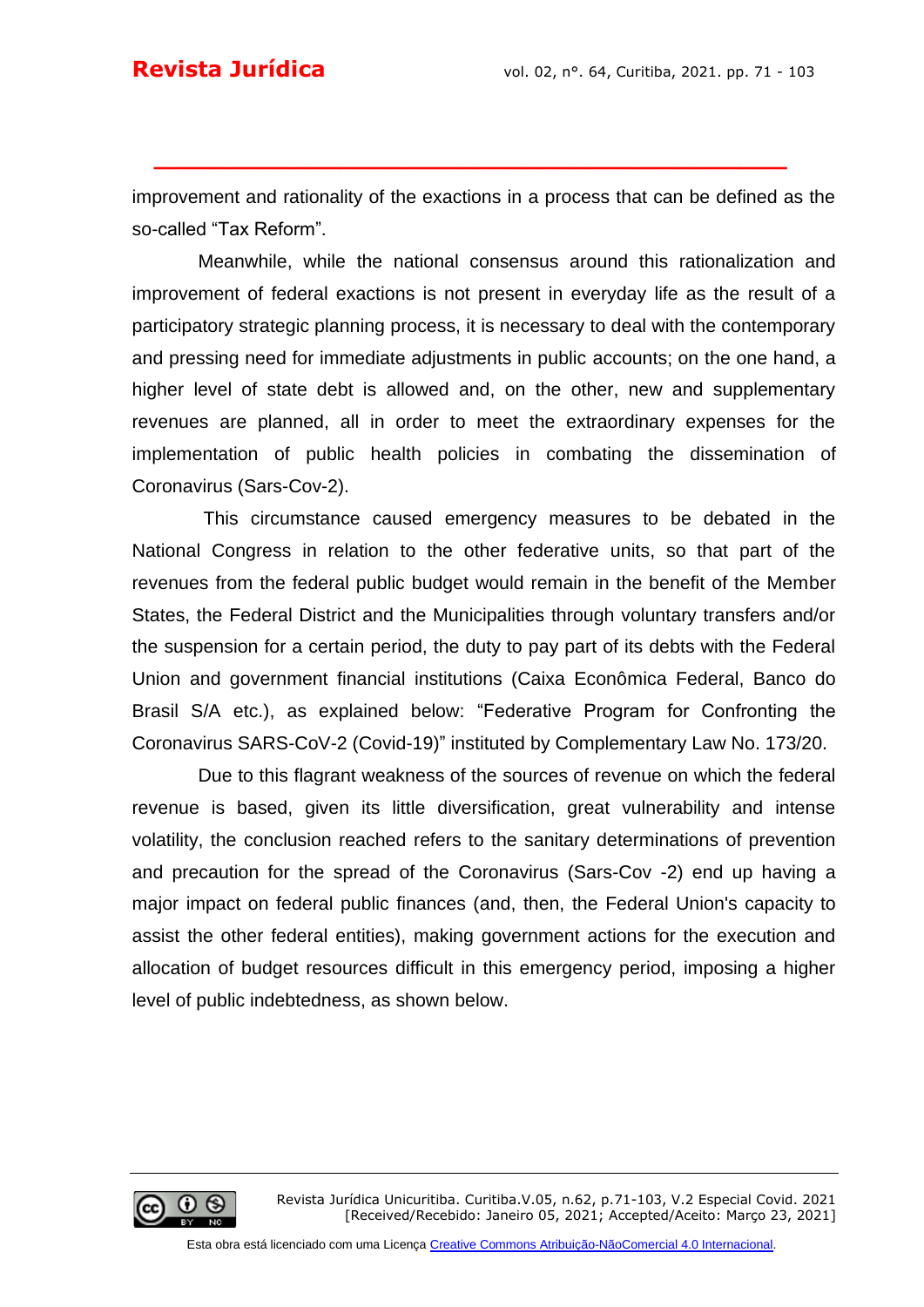## **3 THE PROSPECTS FOR PUBLIC CALAMITY UPON FLEXIBILIZING TAX RESPONSIBILITY BARRIERS FOR NATIONAL PUBLIC INDEBTEDNESS**

**\_\_\_\_\_\_\_\_\_\_\_\_\_\_\_\_\_\_\_\_\_\_\_\_\_\_\_\_\_\_\_\_\_\_\_\_\_\_\_\_\_**

The so-called Tax Responsibility Law (Complementary Law No. 101/2000), by providing general rules of an economic and public finance nature, as provided for in Article 163, items I to VII, and Article 165, § 9, items I to III, both of the Federal Constitution of 1988, under the Brazilian legal prism, is seen as a way to overcome the evident precariousness, concrete and modern vulnerability of the concerted creation and evaluation of public policies (and inherent expenses), even more when considered throughout its implementation process, as well as the related ways of institutional control and also in light of the incipient social control mechanisms (CALDAS, 2011) revealing as an important instrument of Economic Law, in which

> [...] the study of legal instruments linked to credit discipline for the implementation of public policies in accordance with the constitutionally established economic system has a fundamental role, as it seeks to regulate the performance of agents […] directly with monetary flows, with the functioning of the exchange or with financial credit (MORETTINI; NASCIMENTO, 2018, p. 375).

It is necessary to clarify what are the consequences of the decree of public calamity at the national level, mainly in light of Article 65, *caput* and item II of Complementary Law No. 101/2000 (Tax Responsibility Law), regarding the pandemic by COVID-19, declared in March 2020 by WHO - World Health Organization which, together with the Foundation United Nations and the Swiss Philanthropy Foundation created a new fund, the "Solidarity Response Fund to COVID-19" (WHO, 2020), forcing preventive and precautionary measures to be taken by States to combat and contain the spread of this disease caused by the new Coronavirus (Sars-Cov-2).

In fact, in the infra-constitutional scope, in light of Article 2, item IV, of Federal Decree No. 7,257/2010, public calamity, it is worth remembering, is characterized by being an "abnormal situation *–* in the case under study caused by COVID-19 *–*, causing damage and losses in significant and substantial impairment of capacity of

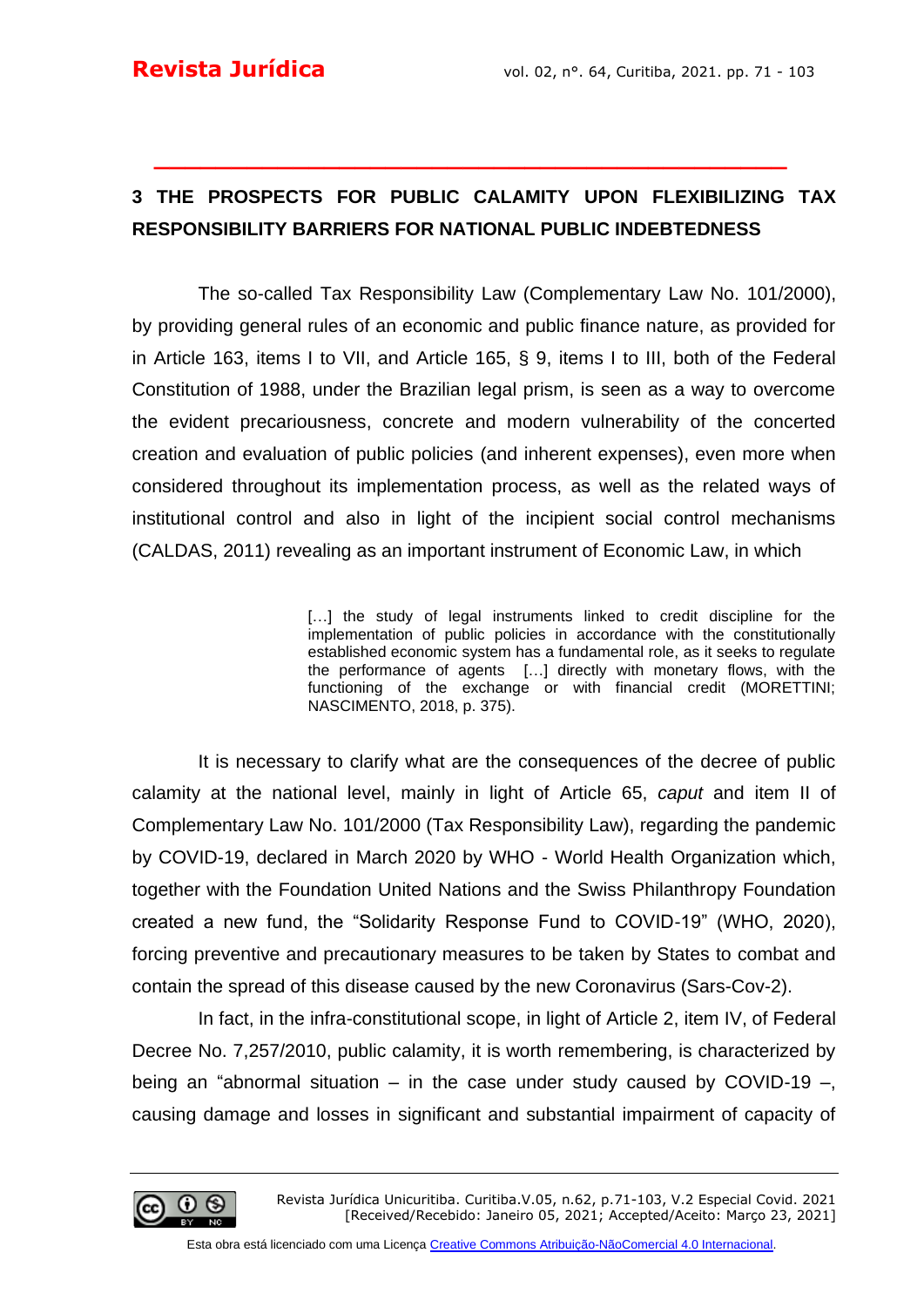the Federal Union to fulfill its duty to provide effective, efficient and effective public health services within the desired quality standards" 2 *.*

**\_\_\_\_\_\_\_\_\_\_\_\_\_\_\_\_\_\_\_\_\_\_\_\_\_\_\_\_\_\_\_\_\_\_\_\_\_\_\_\_\_**

Its recognition by the National Congress through Legislative Decree No. 6, dated March 20, 2020, in response to the request made by the President of the Republic via Message No. 93, dated March 18, 2020, for the purposes of the Responsibility Law Tax, implied the exemption from reaching the tax results provided for in Article 2, of Law No.13,898/2019 (Budget Guidelines Law for 2020) and the limitation of commitment referred to in Article 9, of Complementary Law No. 101/2000, having its effects until December 31, 2020.

As explained in Presidential Message No. 93/2020, the expectation (subsequently confirmed) was that the impacts resulting from the COVID-19 pandemic would transcend public health and affect the entire national and global economy, and could even imply a fall to the estimated time of up to 2% in the Gross Domestic Product - world GDP of 2020.

However, this expansion of public spending on the health system (public and private) did not mean an authorization by the National Congress of unlimited expenditures to be made by the Executive, not implying spending without control; the federal Public Power could not comply with its duty to satisfy public interests responsibly, rendering accounts to the Federal Court of Accounts, to the National Congress itself and to society in exercise of its constant social control<sup>3</sup>, in an activity of accountability that legitimizes all of its actions and resources used for containment of the pandemic, as provided for in Legislative Decree No. 6, dated March 20, 2020, which established the state of public calamity. In this sense, Dantas *et al*. reach the same conclusion in asserting that

> The specific legislation for the decree of the state of calamity was also described via Law No. 13,979, dated February 2020, which "Provides for measures to deal with the public health emergency of international importance resulting from the coronavirus responsible for the 2019 outbreak (BRASIL, 2020) and also those specific to the current global pandemic, such

<sup>2</sup> In original: "situação anormal, causando danos e prejuízos em comprometimento significativo e substancial a capacidade da União Federal cumprir com seu dever de prestar serviços públicos de saúde eficazes, eficientes e efetivos dentro dos padrões de qualidade almejados". <sup>3</sup> This social control, said by some, vertical accountability (O'DONNELL, 1998; ROBL FILHO, 2013).



Revista Jurídica Unicuritiba. Curitiba.V.05, n.62, p.71-103, V.2 Especial Covid. 2021 [Received/Recebido: Janeiro 05, 2021; Accepted/Aceito: Março 23, 2021]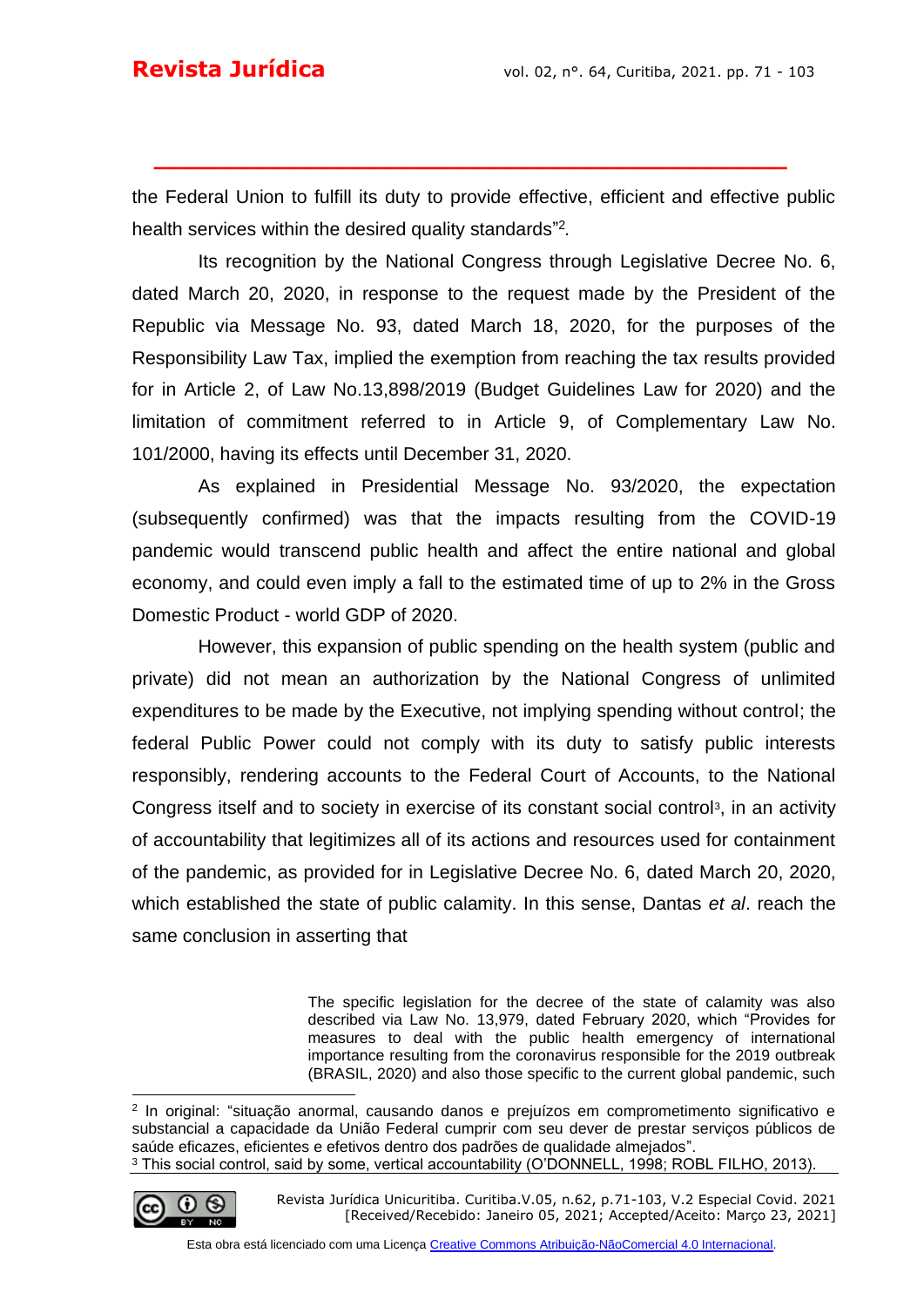as Legislative Decree No. 6/2020, establishing the recognition of the National Public Calamity and, also, Provisional Measure No. 921/2020, providing the granting of "Credits to combat the Coronavirus". It was found that, in accordance with the existing legislation, there is a legal possibility for a response from state agents in view of the current COVID-19 pandemic that imposes large resources in the health area. These laws are important; in serious cases, the specific provisions of the Tax Responsibility Law are used, especially those that prescribe the suspension of deadlines and the widening of the possibility of using public resources, as pointed out in Article 65 of the Complementary Law No. 101/2000. However, it was considered that, with the joint use of resources from the Union, Member States, Municipalities and the Federal District, there is a need for action by the External Control bodies, mainly the Public Ministry and the Courts of Accounts that, in addition to their classic competences, must act purposefully (2020, p. 18)<sup>4</sup>.

Such recognition, it is worth mentioning, was given in the context of Law No. 13,979/2020, which provided for the determination for facing the public health emergency of international importance in light of the COVID-19 pandemic. Such law regulates which determinations are necessary to protect the community to prevent contamination or spread of the Coronavirus (Sars-Cov-2), these being more fully explained by Articles 2 to 3-J.

**\_\_\_\_\_\_\_\_\_\_\_\_\_\_\_\_\_\_\_\_\_\_\_\_\_\_\_\_\_\_\_\_\_\_\_\_\_\_\_\_\_**

Among such measures, there is isolation/distancing with the separation of sick or contaminated people (including by decree of quarantine), as well as affected luggage, means of transport, goods or postal parcels, in addition to carrying out compulsory medical and laboratory exams, vaccination and specific treatments (Article 2, items I and II, interpreted with Article 3, items I to III, "a" to "e", of Law No. 13,979/20), if necessary.

<sup>4</sup> In original: *"Foram, ainda, descritas as legislações específicas para a decretação do estado de calamidade por meio da Lei nº 13.979 de fevereiro de 2020, que "Dispõe sobre as medidas para enfrentamento da emergência de saúde pública de importância internacional decorrente do coronavírus responsável pelo surto de 2019" (BRASIL, 2020) e, também, as específicas para atual pandemia mundial como o Decreto Legislativo nº 6 de 2020, estabelecendo o reconhecimento da Calamidade Pública Nacional e, ainda, a Medida Provisória nº 921 de 2020, proporcionando a concessão de "Créditos para enfrentamento do Coronavírus". Verificou-se que, por meio da legislação existente, há a possibilidade jurídica de uma resposta dos agentes estatais, frente à atual pandemia de COVID-19 que impõe vultosos recursos na área da saúde. Essas legislações são importantes para que, em casos graves, sejam utilizados os dispositivos específicos da Lei de Responsabilidade Fiscal, principalmente, aqueles que prescrevem a suspensão de prazos e o alargamento da possibilidade de utilização dos recursos públicos, tal como aponta o artigo 65 da Lei Complementar nº 101/2000. Ponderou-se, porém, que, com a utilização solidária de recursos da União, Estados, Municípios e do Distrito Federal, há a necessidade de atuação dos órgãos de Controle Externo, principalmente do Ministério Público e dos Tribunais de Contas que, para além das suas clássicas competências, devem atuar de forma propositiva*".

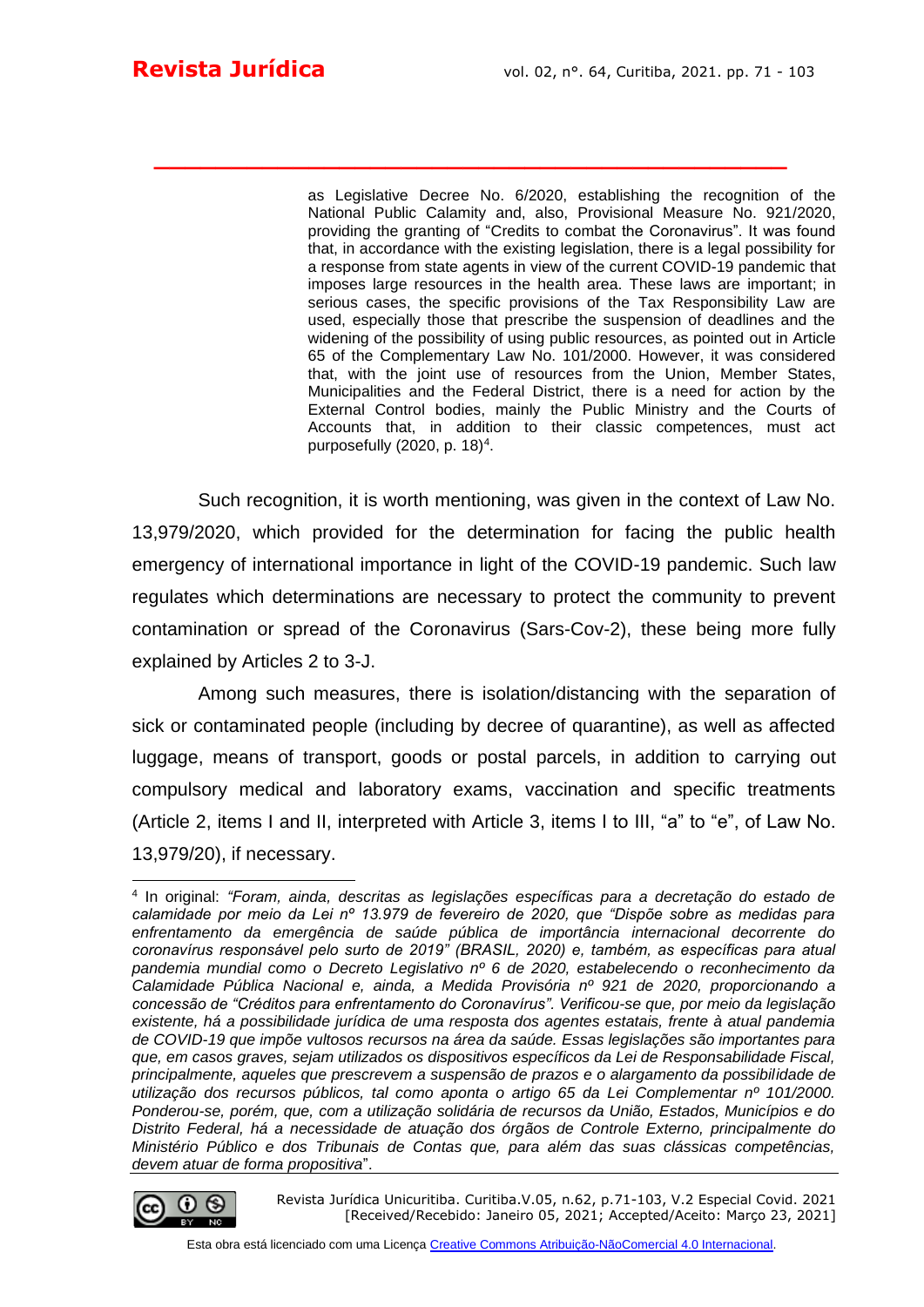There is also a provision for the temporary waiver of tenders for the acquisition of goods and services provision, including engineering and inputs intended to deal with the pandemic (Article. 4, *caput* and § 1, of Law No. 13,979/2020), ensuring to affected people the right to be permanently informed about their health status, family assistance and free treatment with full respect for human dignity (Article 3, § 2, items I to III, of Law No. 13,979/2020).

**\_\_\_\_\_\_\_\_\_\_\_\_\_\_\_\_\_\_\_\_\_\_\_\_\_\_\_\_\_\_\_\_\_\_\_\_\_\_\_\_\_**

In Brazil, the effects of spending to combat the spread and contain the infection by Coronavirus (Sars-Cov-2) only at the beginning imposed on the public accounts the opening of extraordinary credit in the Annual Budget Law in the amount of more than R\$ 5 Billion, according to Provisional Measure No. 924, dated March 13, 2020, representing a significant negative impact on federal public finances, being certain that such a budget determination was not enough to absorb other expenses arising from this event of unprecedented proportions in the current society of risk and information, clearly unprepared to deal with this situation.

In this scenario, the incidence of what was provided for in Article 65, *caput* and item II, of Complementary Law No. 101/2000 (Tax Responsibility Law) was the measure imposed; the compliance with the tax result provided for in Article 2, of Law No. 13,898/2019, or the setting of an alternative benchmark would prove to be somewhat reckless or even prohibitive when considering the proper execution of the Tax and Social Security Budgets, which would bring risks of stopping public policies in progress.

The uncertainties generated by the current pandemic, coupled with the decrease in revenues and increased expenses for the Federal Union indicated the separation from the contingency mechanisms, as required bimonthly by Article 9 of Tax Responsibility Law, in order to make possible, among others, the essential public policies themselves and, at this moment, necessary to the health system (public and private) and to the national economic development.

Notwithstanding the possibility given by the National Congress for federal public indebtedness beyond the previously established limits of tax responsibility, such permissive did not occur without the creation, as a control mechanism, of a parliamentary Joint Commission to monitor the management of the tax situation and

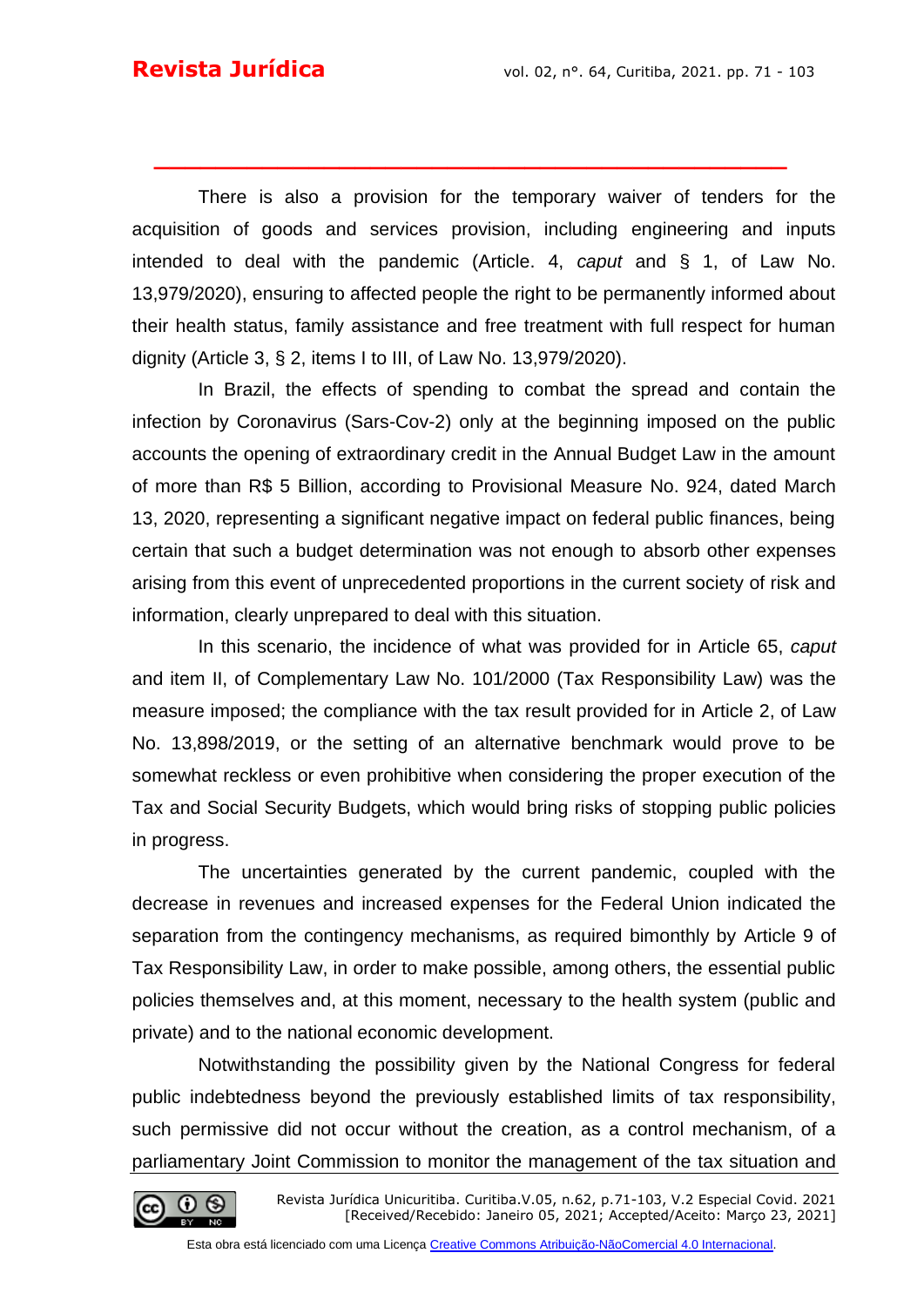budget and financial execution for emergency public health and economic development measures at the time of the Coronavirus pandemic (Sars-Cov-2) (Article 2 of Legislative Decree No. 06/2020). This collegiate body was expected to function until the end of the state of public calamity resulting from COVID-19, scheduled for December 31, 2020.

**\_\_\_\_\_\_\_\_\_\_\_\_\_\_\_\_\_\_\_\_\_\_\_\_\_\_\_\_\_\_\_\_\_\_\_\_\_\_\_\_\_**

In such a way, upon the possibility of the jobs being developed through virtual means (§ 1 of Article 2 of Legislative Decree No. 06/2020), said Committee met in a monthly basis, including with the attendance of the Ministry of Economy to evaluate the tax situation and the budget-financial execution of emergency health tasks related to the pandemic (§ 2 of Article 2 of Legislative Decree No. 06/2020), in addition to promoting public hearings to discuss issues, such as the evolution of vaccines, deadlines, needs and immunization possibilities for Brazilians.

For the purposes of popular participation (in the sense of merely providing information to society), such public hearings took place over the months, and those that were attended by the Minister of Economy were bimonthly and for the presentation and evaluation of the results of detailed reports of the tax situation and the budget-financial execution of the aforementioned measures.

Such public hearings were preceded by the publication of their respective notices by the Executive Power so that the interested parties could participate (§ 3 of Article 2 of Legislative Decree No. 06/2020) and, *in casu*, to appreciate the process of formation and conformation of the decisions that would be taken in order to have more legitimate decisions and consequently better accepted by the population in general.

It is also worth noting that, in light of the recognition of the pandemic by COVID-19 (from WHO - World Health Organization, at the international level) and the decree of public calamity through Legislative Decree No. 06/2020 (at the national level) following the events, there was also on the part of the National Congress, on April 2, 2020 (in remote session) the approval of the project that regulated the socalled "imposing budget", changing the LBG - Law of Budgetary Guidelines for 2020 (Law No. 13,898/2019) in order to resolve the existing dispute between the Executive and the Legislative for R\$ 30.8 Billion belonging to the federal Public Budget,

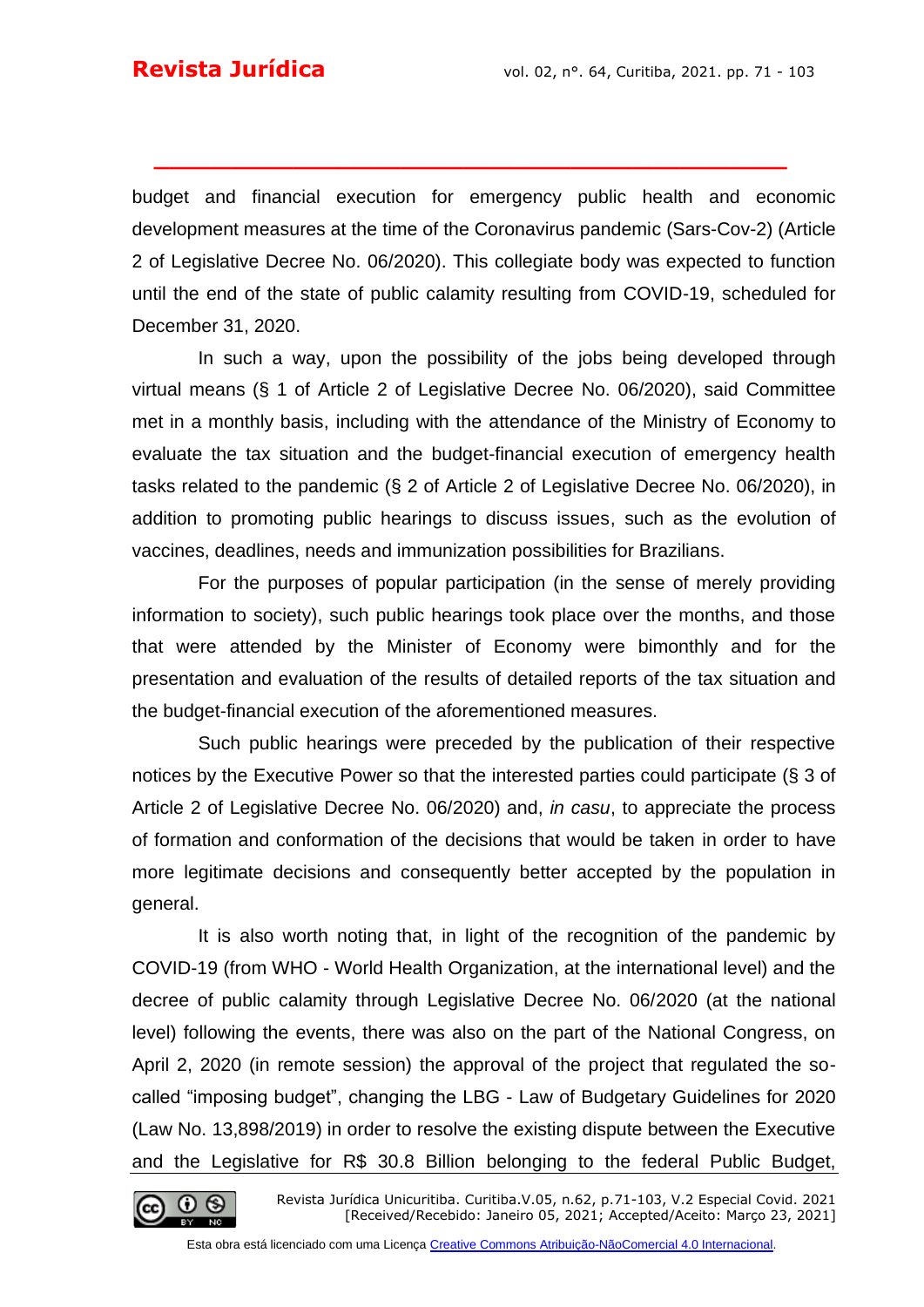allocating part of this amount for the adoption of the determinations to combat and contain the spread of the referred pandemic, as well as to strengthen the public health system in addition to fostering the economy already weakened as a result of such sanitary measures.

**\_\_\_\_\_\_\_\_\_\_\_\_\_\_\_\_\_\_\_\_\_\_\_\_\_\_\_\_\_\_\_\_\_\_\_\_\_\_\_\_\_**

The changes in the LBG - Budget Guidelines Law for 2020 also established that measures aimed at tackling the pandemic, and that were adopted throughout the state of public calamity caused by the COVID-19 crisis, would not need to point to sources to compensate for increased expenses in such a confrontation which, on the other hand, brought the high danger of extinguishing a ruinous management for the national economy regarding the public expenditures of this period, in addition to the easing of the limits established in the Tax Responsibility Law.

Despite this reality, as a way of getting away from, or, at least, minimizing such danger, it is important to recognize the poignant need not only for a more intense, effective and simultaneous social control to such expenses, but mainly of a greater consultation (other than mere technical information) regarding the taking of legislative and executive decisions related to what has been and will be done, so that the choices regarding expenditures remain as a result of a deliberative consensus with society, which is expected to be aware of the economic and financial risks assumed for a not-too-far future.

In order to precisely rationalize the spending of this unusual and exceptional period of public calamity, the National Congress started to debate a PAC - Proposed Amendment to the Constitution, nicknamed "War Budget" (PAC No. 10/20), subsequently sanctioned as Constitutional Amendment No. 106, dated May 7, 2020.

This Proposed Amendment to the Constitution (PAC No. 10/2020) aimed to include a new Article 115 to the Transitional Constitutional Provisions Act to create a federal budget that would be more flexible, to better respond to the needs of this extraordinary period and distinct from the general budget of the Federal Union to remain in effect until December 31, 2020, allowing more easier allocation of budget funds of an emergency nature to combat COVID-19 without the traditional constraints of ABL - Annual Budgetary Law.

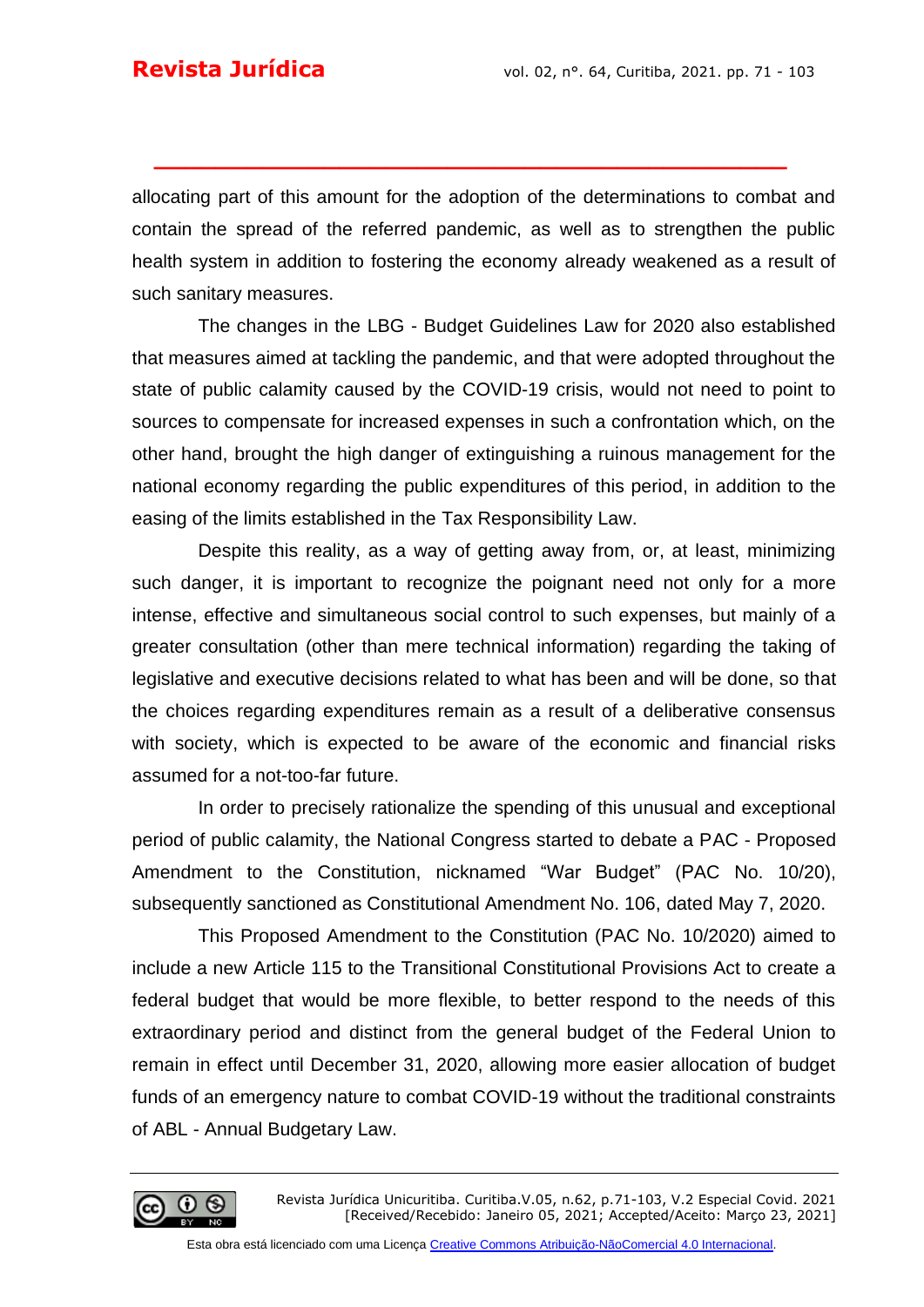PAC No. 10/2020 was sanctioned by the National Congress adding the amendments resulting from the debates that took place in the Chamber of Deputies and in the Federal Senate, being convoluted in Constitutional Amendment No. 106 that transmits its own provisions in 11 Articles.

**\_\_\_\_\_\_\_\_\_\_\_\_\_\_\_\_\_\_\_\_\_\_\_\_\_\_\_\_\_\_\_\_\_\_\_\_\_\_\_\_\_**

PAC No. 10/2020 aimed to create a "Crisis Management Committee", as the centralizing body of the actions, in addition to an "instrument to prevent the emergency expenses generated due to the state of public calamity from being mixed with the Union budget, facilitating, for example, government contracts and purchases during the crisis"(AGÊNCIA SENADO, 2020).

The prediction of such a "Crisis Management Committee", however, did not remain in the final text of Constitutional Amendment No. 106, whereby it was preferred that the actions with budget impact related to coping with COVID-19 remained taken by the Executive Power without prior approval of such Committee, or any other body, remaining just the *a posteriori* control of the National Congress by means of an eventual and future legislative Decree (Article 9).

As a result, Constitutional Amendment No. 106 made it possible that during the period of confrontation of the national public calamity, public contracts were carried out by simplified processes for temporary and emergency personnel, as well as for jobs, services and purchases related exclusively to such a desideratum (Article 2, *caput*), in addition to the fact that there were no legal limitations on the creation and expansion of expenses; in the same period, the acts of the Executive Power and legislative proposals that did not imply permanent expenses (Article 3. *caput*), limiting negative economic externalities to this context only.

Constitutional Amendment No. 106 also incorporated the provision in PAC No. 10/2020 regarding the possibility for Central Bank of Brazil to acquire and dispose of public and private securities (Article 7, items I and II, and §§ 1 to 4, and Article 8, items I and II, and sole paragraph) which, on the one hand, increases the liquidity of companies by encouraging the productive sector to maintain the proper and efficient functioning of the financial, capital and payment markets; on the other hand, imply the assumption of a high risk of default to be borne by the National Treasury, which is not even advisable, as there are also other ways of fostering the

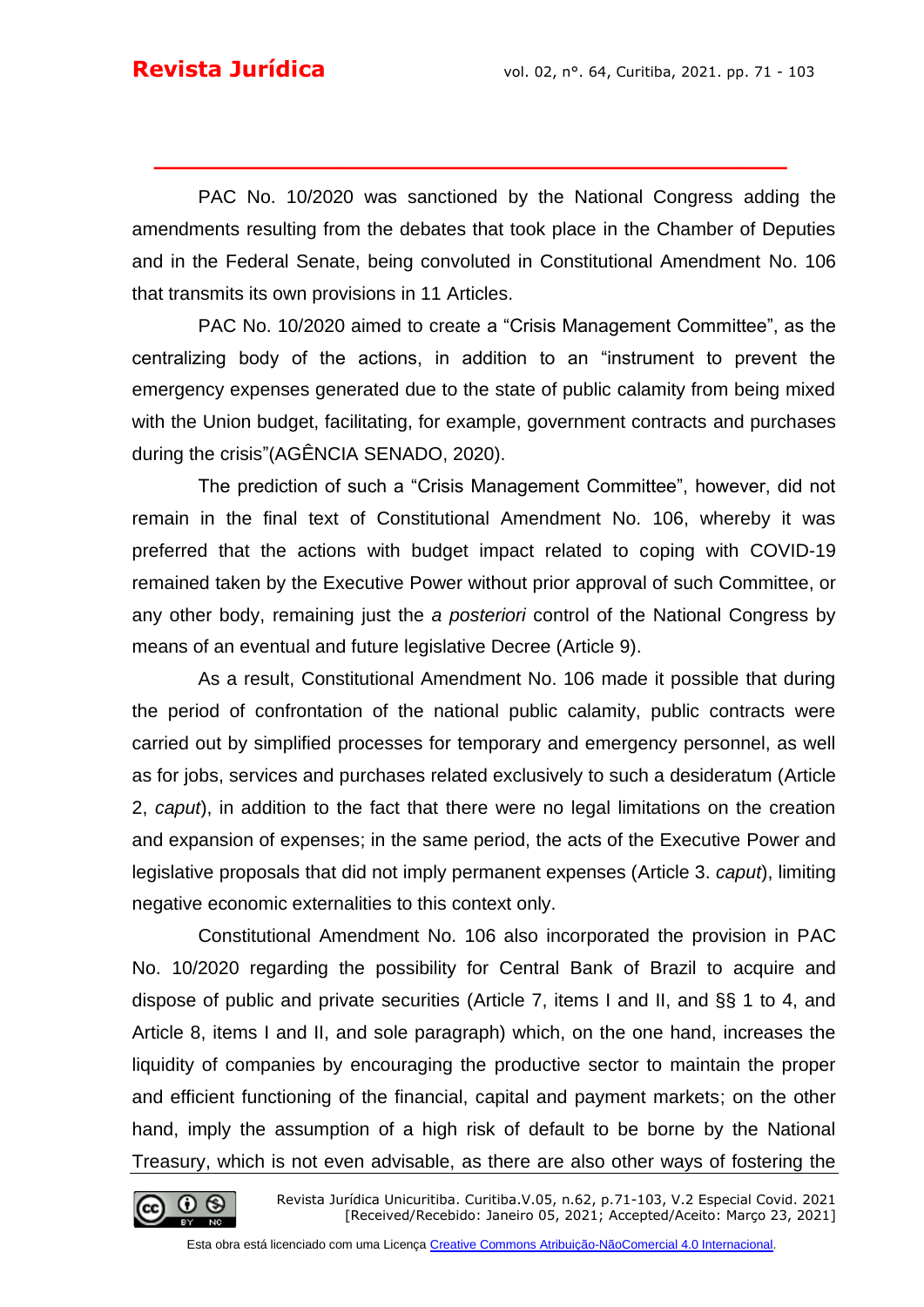national economy in light, e. g., of credit lines subsidized by the National Bank for Economic and Social Development (nicknamed "BNDES") or, still, by "CEF - Caixa Econômica Federal" (a Federal State Bank) and "Banco do Brasil S/A" (as a mixed institution under state control), whereby the referred risk is better equalized.

**\_\_\_\_\_\_\_\_\_\_\_\_\_\_\_\_\_\_\_\_\_\_\_\_\_\_\_\_\_\_\_\_\_\_\_\_\_\_\_\_\_**

It is also worth mentioning that it was confirmed in Constitutional Amendment no. 106 the worrying possibility that there was in PAC n<sup>o</sup> 10/2020 an increase in the level of federal public debt by the Executive Power, through the issuance of public bonds (credit operations) without authorization from the National Congress, in amounts that exceeded capital expenditures (investments and amortizations) due to the period of validity of the public calamity.

Indeed, Article 6, of Constitutional Amendment No. 106 provided that during this period of national public calamity, the resources obtained from the issuance of bonds (credit operations) in these conditions for the refinancing of the public securities debt can even be used for the payment of interest and charges.

It must also be clear that the financing of this increase in the federal public debt in order to cope with the new expenses and the drop in revenue due to the national public calamity will be granted by Central Bank of Brazil, when acquiring the public bonds issued by the National Treasury, in light of the permissive contained in Article 7, item I, of Constitutional Amendment No. 106, which makes it possible to bypass the prohibition contained in Article 164, § 1, of the Federal Constitution of 1988.

In view of this federal public financial and budget reality, in which the respective public policies for the national combat against the pandemic are inserted in light of the public calamity decreed, it should be mentioned that the Supreme Federal Court, on March 30, 2020, as a precautionary measure in records of the Direct Unconstitutionality Action No. 6,357-DF, as granted through the monocratic decision of his Excellency Minister Rapporteur, emphasizing the indispensable obedience to tax responsibility by the federal entities in times of normality, clarifies that the dissemination of COVID- 19 characterizes an unpredictable situation, which represent very serious consequences for Brazilian society to impose poignant decisions that appear to be diligent and that endure in a harmonious way before all

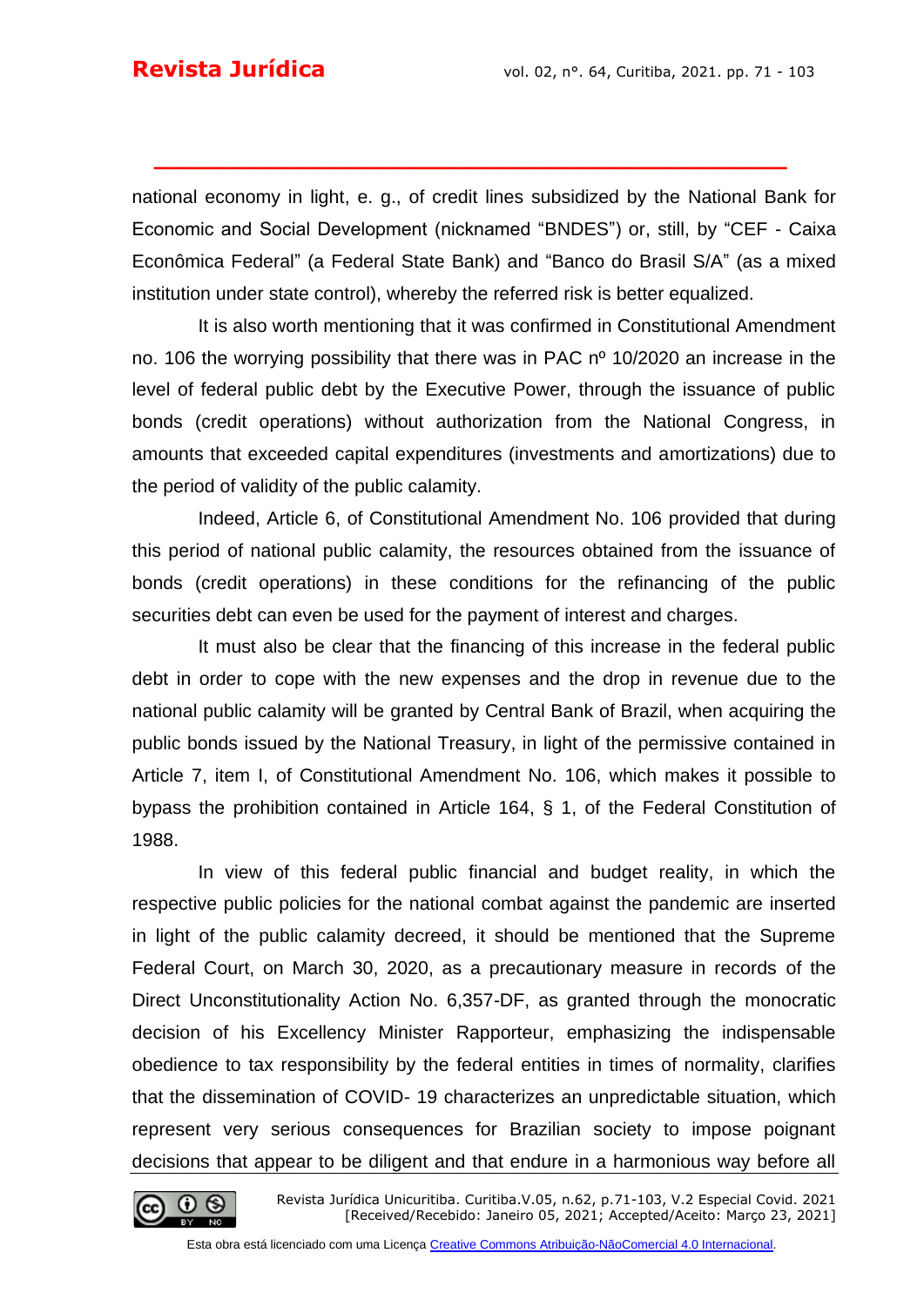federal, state and municipal authorities in favor of the defense of each one's life, public health and economic and financial subsistence of the Country, as well as to remove from the plan certain primacy of said tax responsibility (in line with Complementary Law No. 101/2000), as well as the Budget Guidelines Law of 2020.

**\_\_\_\_\_\_\_\_\_\_\_\_\_\_\_\_\_\_\_\_\_\_\_\_\_\_\_\_\_\_\_\_\_\_\_\_\_\_\_\_\_**

In fact, the precautionary measure had been granted *ad referendum* of the Plenary of the Supreme Federal Court, remaining leaked in the Electronic Journal of Justice dated March 31, 2020, *ipsis litteris*

> [...] grant interpretation according to the Federal Constitution to Articles 14, 16, 17 and 24 of the Tax Responsibility Law and 114, *caput*, *in fine* and § 14, of the Budget Guidelines Law/2020, for, during the emergency in Public Health of national importance and the state of the public calamity resulting from Covid-19, remove the requirement to demonstrate budget adequacy and compensation in relation to the creation/expansion of public programs aimed at coping with the context of calamity generated by the spread of Covid-19 . I emphasize that this PRECAUTIONARY MEASURE applies to all federal entities that, under constitutional and legal terms, have decreed a state of public calamity resulting from the COVID-19 pandemic (STF, 2020, n. p.)<sup>5</sup>.

Based on such a decision, the "Federative Program for Confronting the Coronavirus SARS-CoV-2 (Covid-19)" emerges on the national scenario, as sanctioned by Complementary Law No. 173, dated May 27, 2020, which brought among other measures the provision of the transfer of financial resources to subnational federative entities (Member States, Federal District and Municipalities), with the payment in arrears of their debts vis-à-vis the Federal Union and financial institutions, provided that the imposition that such resources remain employed to face and fight the pandemic, in addition to implementing measures that guarantee transparency to highlight this circumstance. Caymmi describes the measures resulting from such Complementary Law No. 173/2020 as follows

<sup>5</sup> In original*: "[...] conceder interpretação conforme à Constituição Federal aos artigos 14, 16, 17 e 24 da Lei de Responsabilidade Fiscal e 114, caput, in fine e § 14, da Lei de Diretrizes Orçamentárias/2020, para, durante a emergência em Saúde Pública de importância nacional e o estado de calamidade pública decorrente de Covid-19, afastar a exigência de demonstração de adequação e compensação orçamentárias em relação à criação/expansão de programas públicos destinados ao enfrentamento do contexto de calamidade gerado pela disseminação de Covid-19. Ressalto que a presente MEDIDA CAUTELAR se aplica a todos os entes federativos que, nos termos constitucionais e legais, tenham decretado estado de calamidade pública decorrente da pandemia de COVID-19".*

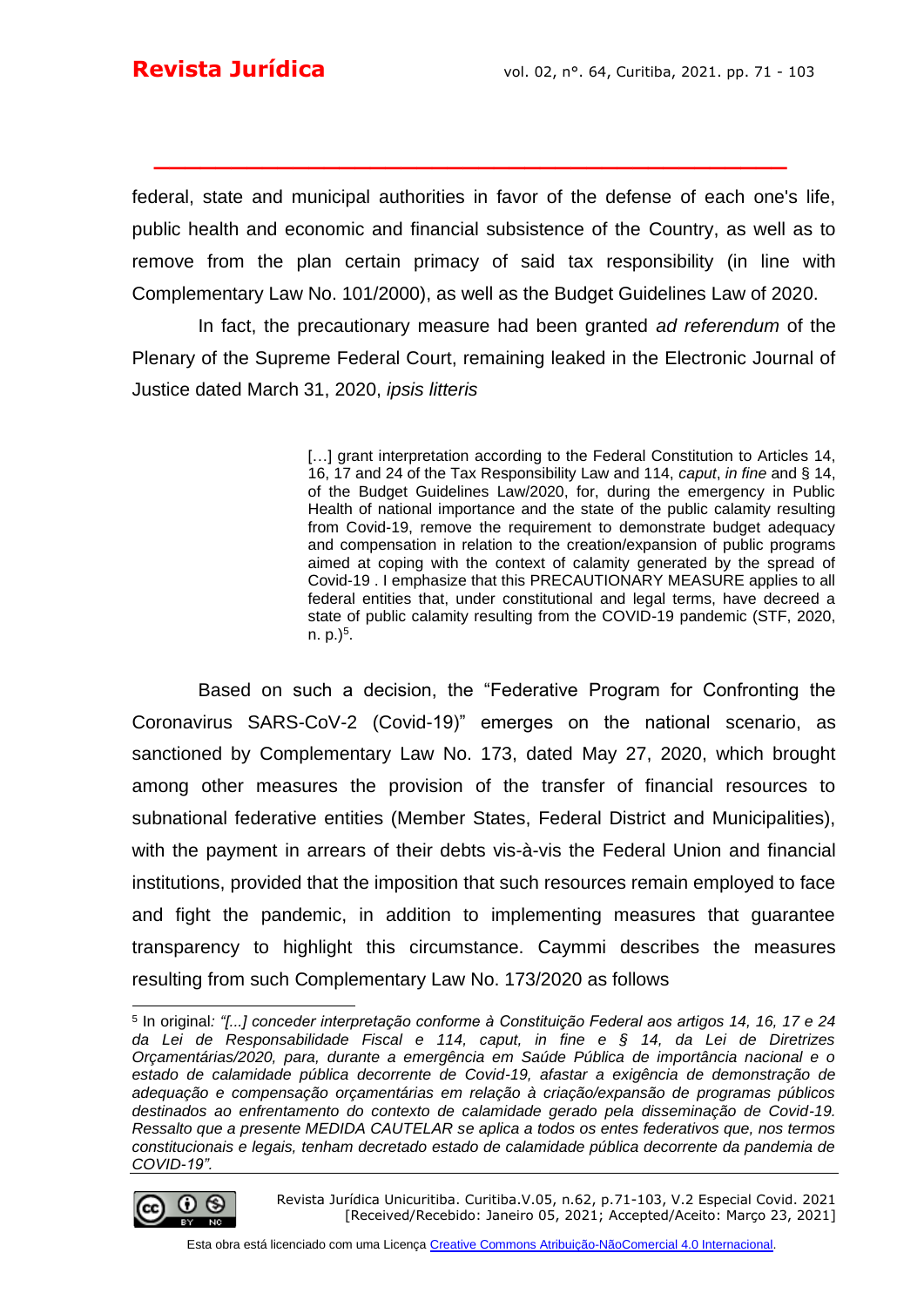The new Complementary law, in this perspective, is divided into four sets of measures, (1) the suspension of the payment of the debts of Member States and Municipalities with the Union; (2) the restructuring of credit operations with financial institutions and multilateral credit entities; (3) the institution of legal transfers of resources to the subnational federated entities in an attempt to address the drop in revenues; and (4) temporary and permanent changes to the regime established by Complementary Law 101/2000, the Tax Responsibility Law (LRF). […] The first axis, which deals with the suspension of payments to the Union during year 2020 contemplates both the installments of the refinancing of state and municipal debts that occurred in the late 90s and, in the case of Municipalities, the installments of social security debts occurred in 2017, the Program for the Regularization of Social Security Debts of the Member States, Federal District and Municipalities (PREM) […] The suspension of the payment of the installments, which is effective immediately and does not even require the previous execution of additives involves, as said, two types of debt. First, the debt contracted with the Union by Member States and Municipalities that in 1997 were in a situation of serious imbalance in their finances due to a huge liability accumulated during the period of hyperinflation and successive reckless management […] Seeking to avoid this situation and, at the same time, imposing a standard for the regulation of public finances that would allow an environment of tax responsibility in Brazil, the Union, seeking to help subnational entities, instituted a Program of Support to the Structuring and Fiscal Adjustment, first for the Member States ( RSF 99/96, MP 1560-8 / 1997 and Federal Law 9,496/1997), and then for Municipalities (MP 1891- 5/1999, reissued until it becomes MP 2185-35 / 2001, RSF 37/99 and Decree 3,099/99) […] In addition, installments overdue in the same period (March to December 2020) of the refinancing of social security debts carried out by municipalities under Federal Law 13,485/2017 [9] are also suspended, the aforementioned PREM […] amounts here with postponed payment must, in accordance with Article 2, § 1, item II of LC 173/2020, be applied "preferentially in actions to deal with public calamity resulting from the Covid-19 pandemic", whereby should, in accordance with § 5, "demonstrate and publicize the application of the resources referred to in item II of § 1 of this Article, showing the correlation between the actions developed and the resources not paid to the Union, without prejudice to the supervision of the supervisory. competent control bodies (2020, p. 559- 562)<sup>6</sup> .

**\_\_\_\_\_\_\_\_\_\_\_\_\_\_\_\_\_\_\_\_\_\_\_\_\_\_\_\_\_\_\_\_\_\_\_\_\_\_\_\_\_**

<sup>6</sup> In original: '*A nova lei complementar, nesta perspectiva, se divide em quatro conjuntos de medidas, (1) a suspensão do pagamento das dívidas de Estados e Municípios com a União; (2) a restruturação de operações de crédito com instituições financeiras e entidades multilaterais de crédito; (3) a instituição de transferências legais de recursos para os entes federados subnacionais, na tentativa de equacionar a queda de receitas; e (4) alterações temporárias e permanentes no regime instituído pela lei complementar 101, de 2000, a Lei de Responsabilidade Fiscal (LRF). (...) O primeiro eixo, que trata da suspensão dos pagamentos à União durante o exercício de 2020, contempla tanto as parcelas do refinanciamento das dívidas estaduais e municipais ocorrido no final da década de 90 quanto, no caso dos Municípios, os parcelamentos de débitos previdenciários efetuados em 2017, o Programa de Regularização dos Débitos Previdenciários dos Estados, Distrito Federal e Municípios (PREM)... A suspensão do pagamento das parcelas, que tem eficácia imediata e dispensa, inclusive, a prévia celebração de aditivos, envolve, como dito, dois tipos de dívidas. Primeiro, a dívida contraída junto a União por Estados e Municípios que, em 1997, se encontravam em situação de grave desequilíbrio de suas finanças por força de um enorme passivo acumulado durante o período de hiperinflação e sucessivas gestões temerárias... Buscando evitar essa situação, e, ao mesmo tempo, impor um padrão de regularização das finanças públicas que permitisse um ambiente de* 



Revista Jurídica Unicuritiba. Curitiba.V.05, n.62, p.71-103, V.2 Especial Covid. 2021 [Received/Recebido: Janeiro 05, 2021; Accepted/Aceito: Março 23, 2021]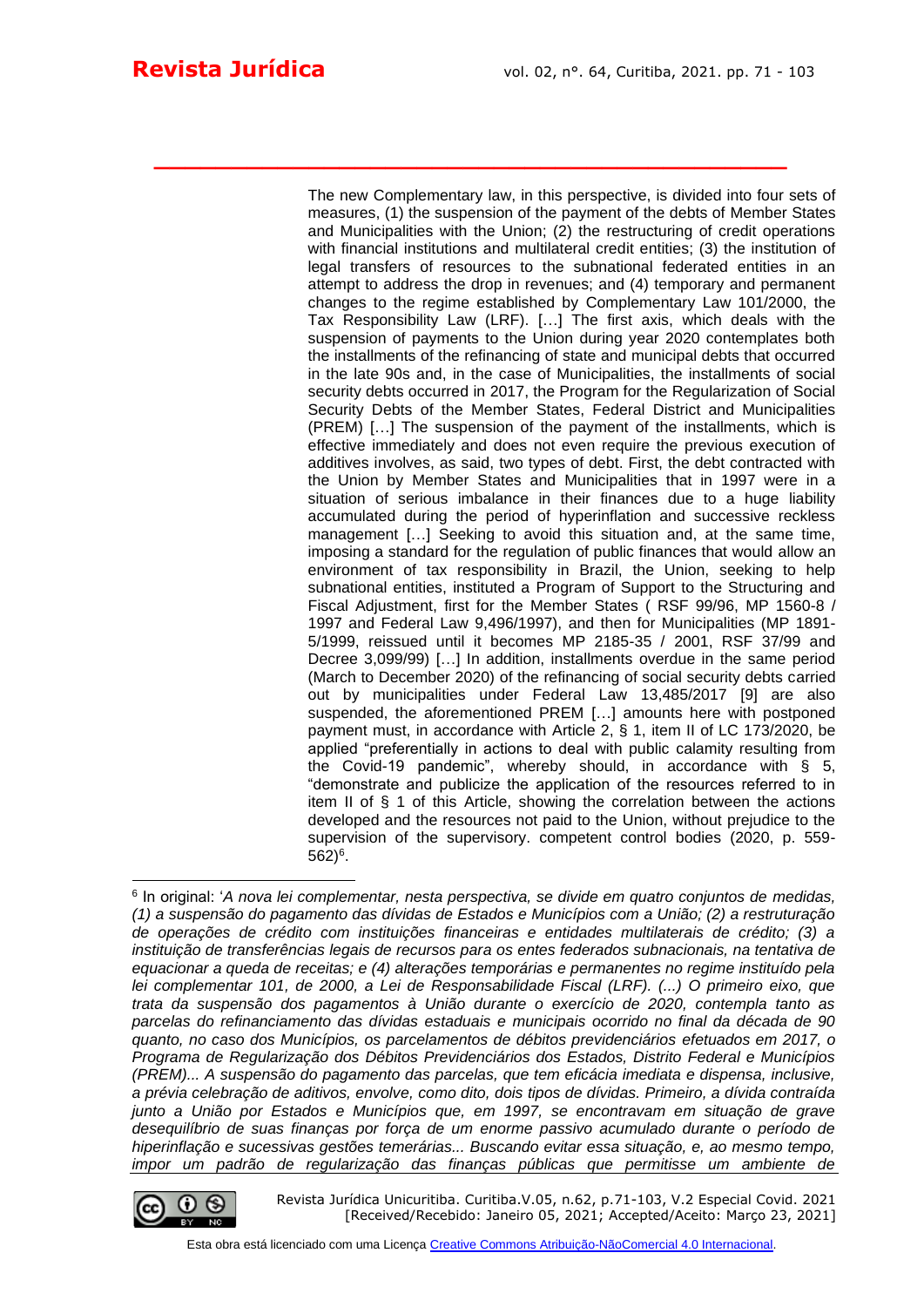Based on this, given the main effects resulting from the decree of public calamity in easing the barriers of tax responsibility for the federal public debt, and purposefully abstracting from the sample field of this study the prescriptions regarding the transfer of funds from the Federal Union to the other federal entities, it is necessary that, subsequently, the federal decisions taken in the tax scope are analyzed in order to observe how, at the same moment, the exceptions were managed so that the significant drop in tax collection had its economic consequences mitigated, with the least compromise possible and, at the same time, enabling the private sector to recover from the pandemic crisis.

**\_\_\_\_\_\_\_\_\_\_\_\_\_\_\_\_\_\_\_\_\_\_\_\_\_\_\_\_\_\_\_\_\_\_\_\_\_\_\_\_\_**

## **4 WAYS OF POSSIBLE MITIGATION OF THE ECONOMIC CONSEQUENCES RESULTING FROM THE FALL IN FEDERAL REVENUE CAUSED BY THE PANDEMIC**

In the international scenario, the United Nations releases its report (2020b) in an effort to provide the States with a structural paradigm of urgent socio-economic support due to COVID-19, with a view to putting into practice the previous report of its General Secretariat on shared accountability and global solidarity (2020a) to save more lives and protect a greater number of people according to a better restructuring of state actions.

In view of this global context, when verifying the tax determinations adopted in 43 States to combat COVID-19, it appears that in half of them these were related

*responsabilidade fiscal no Brasil, a União, buscando auxiliar os entes subnacionais, instituiu um Programa de Apoio à Estruturação e Ajuste Fiscal, primeiro para os Estados (RSF 99/96, MP 1560- 8/1997 e lei federal 9.496/1997), e, em seguida, para os Municípios (MP 1891-5/1999, reeditada até se converter na MP 2185-35/2001, RSF 37/99 e decreto 3.099/99)... Além disso, também ficam com vencimento suspenso as parcelas vencidas no mesmo período (março a dezembro de 2020) do refinanciamento de dívidas previdenciárias efetuado por municípios nos termos da lei federal 13.485/2017 [9] , o citado PREM... Os valores aqui com pagamento postergado devem, de acordo com o art.2º, § 1º, II da LC 173/2020, ser aplicados "preferencialmente em ações de enfrentamento da calamidade pública decorrente da pandemia da Covid-19", no que se deverá, de acordo com o § 5º, "demonstrar e dar publicidade à aplicação dos recursos de que trata o inciso II do § 1º deste artigo, evidenciando a correlação entre as ações desenvolvidas e os recursos não pagos à União, sem prejuízo da supervisão dos órgãos de controle competentes"'*.



Revista Jurídica Unicuritiba. Curitiba.V.05, n.62, p.71-103, V.2 Especial Covid. 2021 [Received/Recebido: Janeiro 05, 2021; Accepted/Aceito: Março 23, 2021]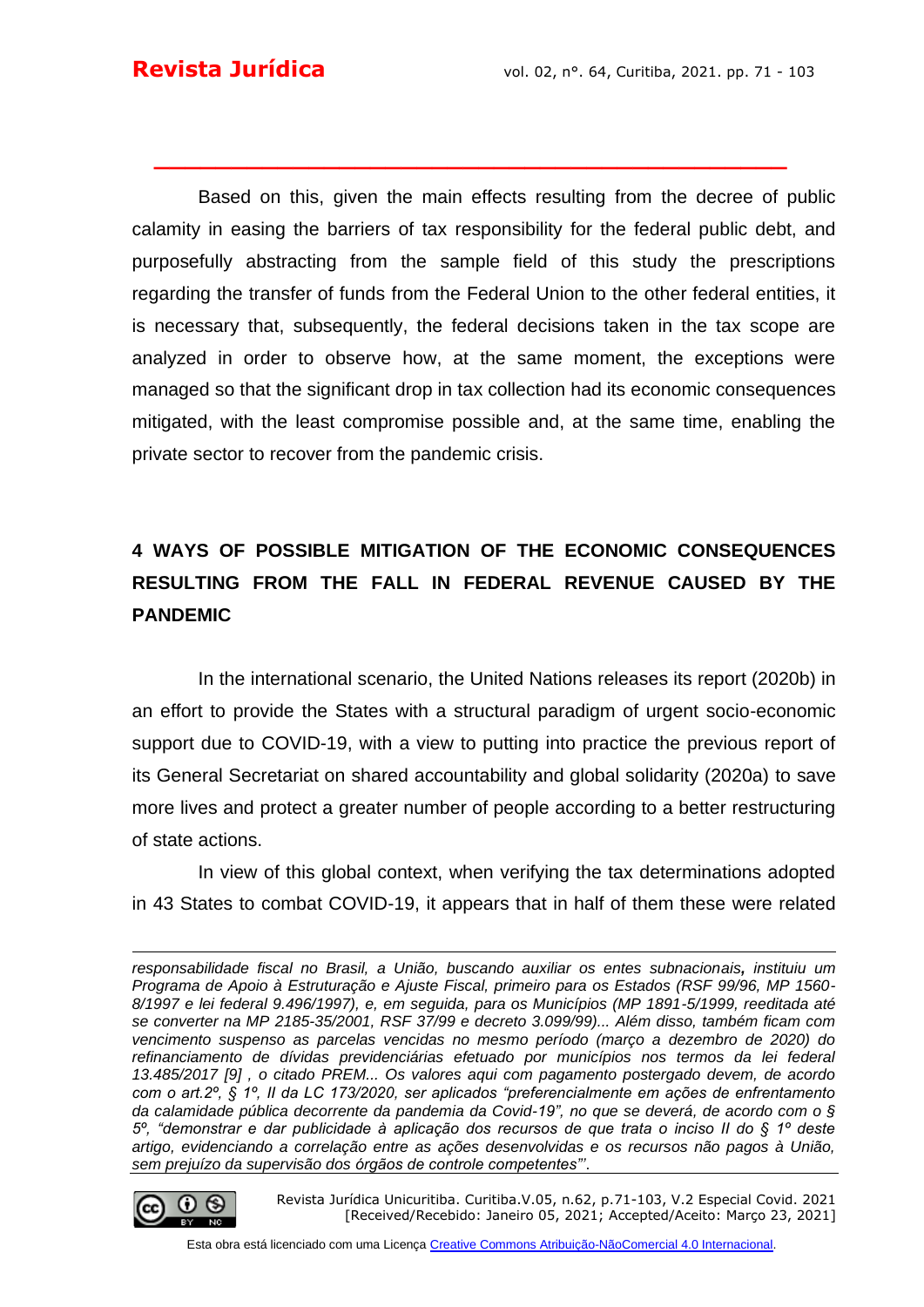to the postponement of the deadlines for the fulfillment of obligations and in 15.7% of the cases there was only a reduction in the tax burden, upon deferral of instrumental duties - as per Carvalho's (2019) terminology - in another 11.4%, reduction in arrears charges in 9.6%, as well as other unspecified determinations in a further 7.8% of situations, in addition to the return of taxes in a minority of 5.4% (INSPER, 2020).

**\_\_\_\_\_\_\_\_\_\_\_\_\_\_\_\_\_\_\_\_\_\_\_\_\_\_\_\_\_\_\_\_\_\_\_\_\_\_\_\_\_**

In Brazil, the entities that represent the Federal Union's tax auditors, as well as the members of the Tax Authorities of the Member States, the Federal District and the Municipalities proposed 10 essential amendments for an increase in the estimated tax collection between R\$ 234 Billion and R\$ 267 Billion, which, although capable of being implemented by the National Congress through ordinary and complementary laws (SINDIFISCO NACIONAL *et al*., 2020), from a tax policy point of view reveal a difficult concretization due to their low legitimacy and acceptance by different productive sectors of Brazilian society.

Among such suggested changes, in general, those of a collecting nature were: the creation of the Tax on Large Fortunes (TLF), on a permanent basis, with a compulsory loan on the same basis in 2020, as well as another compulsory loan of public calamity, created by law, focusing on the same tax base for effectiveness in the year 2020; a social contribution (on a temporary basis), established at a rate of 20%, levied on all financial income; and a temporary increase of 15% in Social Contribution on Net Income – nicknamed "CSLL" –, with another (temporary increase) of 4% in Contribution for the Financing of Social Security – nicknamed "COFINS" – due by the financial institutions (SINDIFISCO NACIONAL *et al*., 2020).

As for such suggestions, although some are of a seasonal nature (such as compulsory loans), their implementation would imply an immense lack of sensitivity on the part of the federal government at a time of such national economic fragility, *maxime* because significant increase in the tax burden, in addition to the already high observed in times of normality which would certainly generate an extremely refractory posture on the part of society due to the history of the Brazilian government of not returning the amounts collected, related to the notorious compulsory loans.

In addition to these propositions listed above, there are still, as collections at the time indicated, the taxation of the extraordinary foreign exchange gain earned by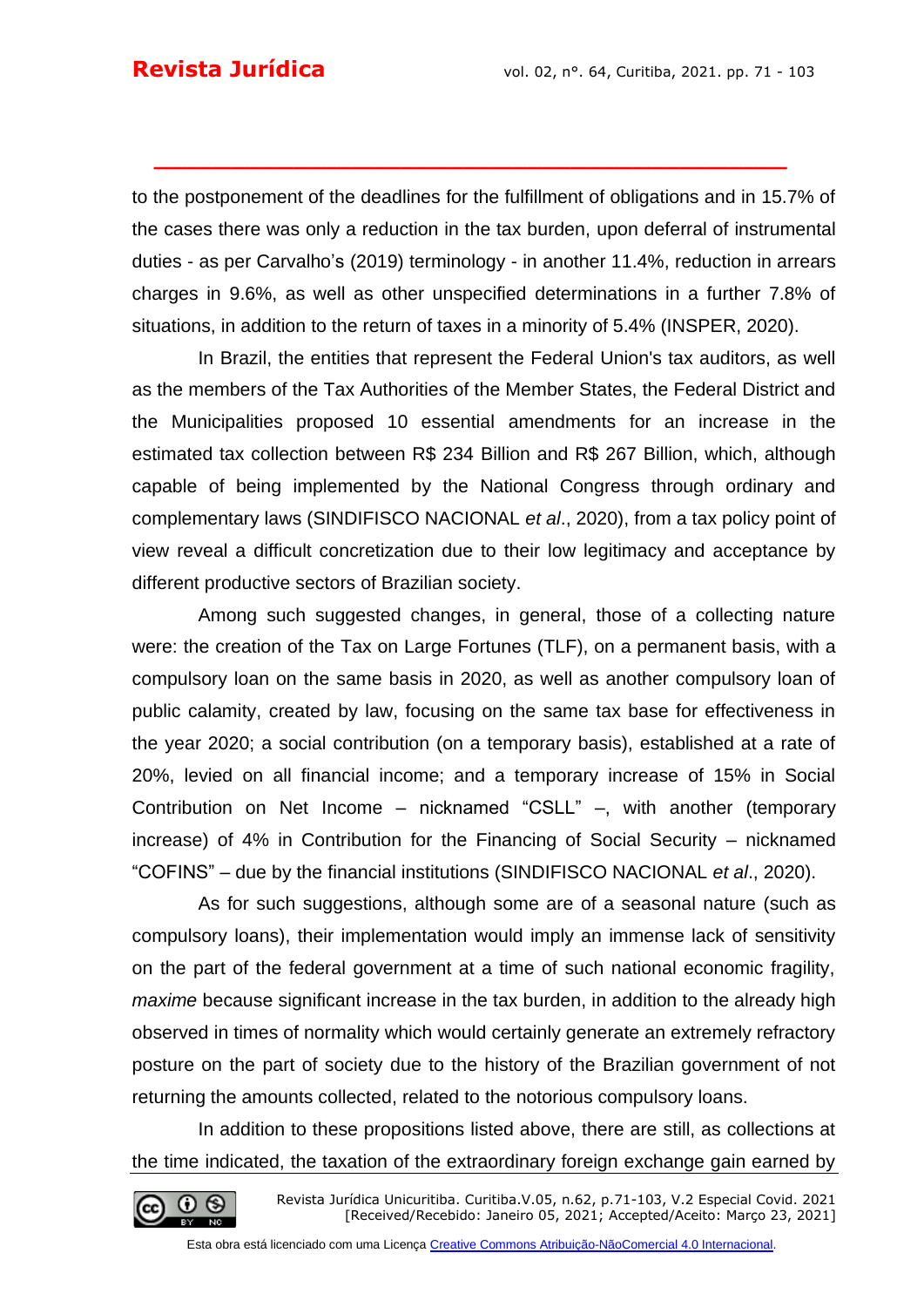the export sector in this period of crisis, with a rate of 10% levied on foreign exchange contracts celebrated in rates above the price of R\$ 4,45 per US dollar, regardless of the settlement date, as well as a compulsory loan, with a rate of 15% levied on the net profit earned in 2019 and distributed in 2020 from companies with annual sales exceeding R\$ 78 Million (billing limit of the presumed profit), and another with a rate of 25% levied on profits and dividends remitted abroad in 2020 to be increased to 50% if the recipient is located in a tax heaven, in addition to the change, by Senate Resolution of the maximum rate of the Tax on Death or Donation Transmission (nicknamed "ITCMD") to 30%, allowing Member States and the Federal District a greater autonomy to print a more progressive application of this tax in alignment with the international experience (SINDIFISCO NACIONAL *et al*., 2020).

**\_\_\_\_\_\_\_\_\_\_\_\_\_\_\_\_\_\_\_\_\_\_\_\_\_\_\_\_\_\_\_\_\_\_\_\_\_\_\_\_\_**

In addition to the same criticisms made above to the other suggestions, also adjust to these ones, despite representing an effort towards the collimated diversification of the sources of tax revenue, they are currently an extremely simplistic, little creative solution and mainly without any legitimacy before society for problems of such deep economic consequences.

In spite of these proposals merely of collection of low social acceptability, others were also presented that were more popular and, consequently legitimate and democratic, namely those of an exoneratory nature, consisting of full tax exemption for small and micro companies opting for the legal regime of simplified payment of taxes (Simples Nacional), in the reduction or exemption from the compulsory collection for the "S" system (related to the so-called "autonomous social services"), in addition to being based on the tax exemption on the payroll and in the use of the exchange rate of December 31, 2019 for the calculation of taxes levied on imports (SINDIFISCO NACIONAL *et al*., 2020), translating into a set of politically audacious and economically auspicious suggestions for state promotion of productive activities and generators of jobs and wealth clearly in favor of national development.

In fact, in light of this scenario of possible and eventual changes in the federal tax system, several tax measures took shape and, beforehand, started to be carried out by the Federal Union, which, using different normative vehicles to grant a new treatment to compliance federal tax obligations in Brazil, promoted several

Revista Jurídica Unicuritiba. Curitiba.V.05, n.62, p.71-103, V.2 Especial Covid. 2021 [Received/Recebido: Janeiro 05, 2021; Accepted/Aceito: Março 23, 2021]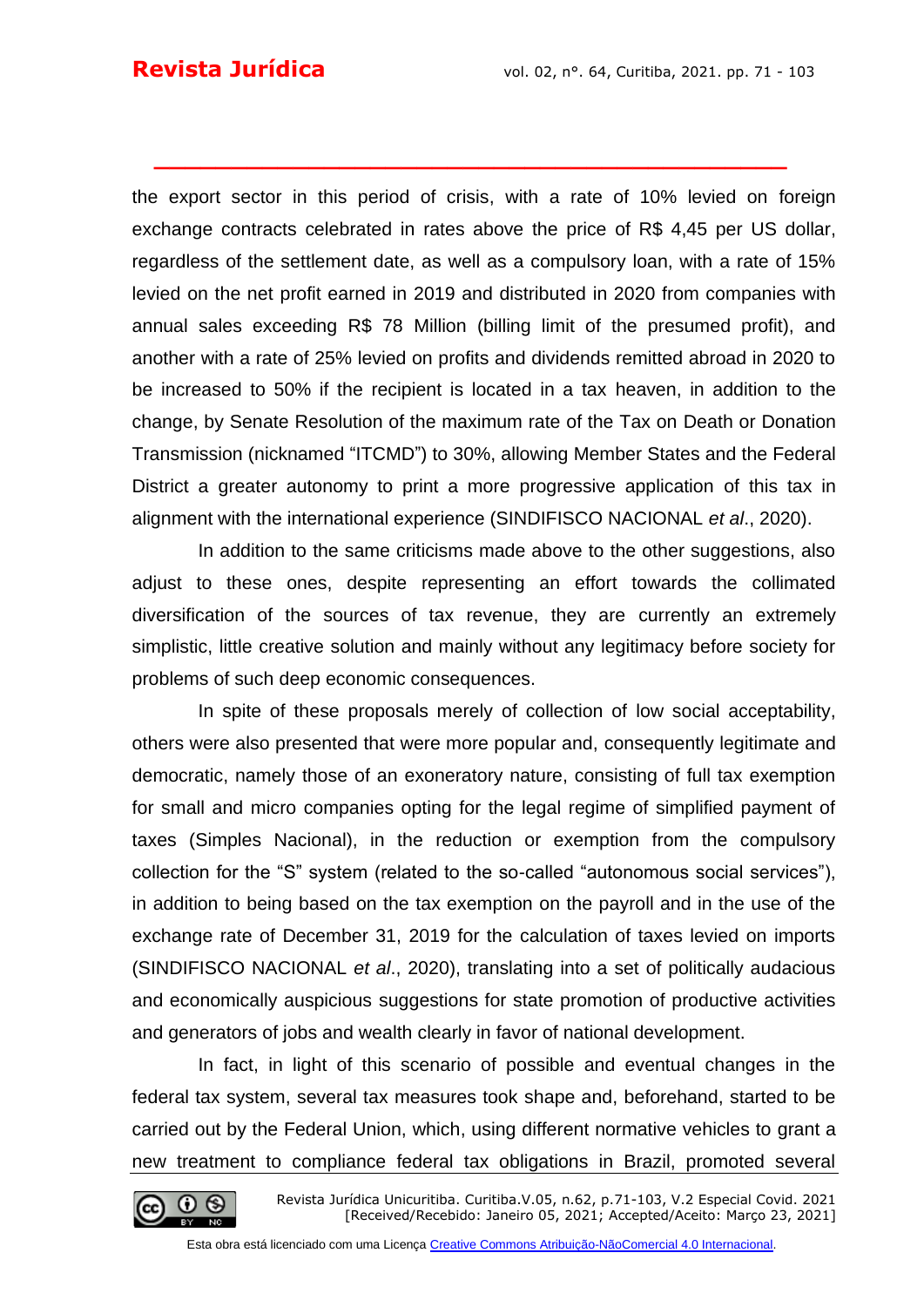changes of an emergency nature in a spirit of collaboration with the private sector, according to a joint effort to overcome the difficulties experienced.

**\_\_\_\_\_\_\_\_\_\_\_\_\_\_\_\_\_\_\_\_\_\_\_\_\_\_\_\_\_\_\_\_\_\_\_\_\_\_\_\_\_**

These changes occurred preferably with the deferral of the duty of performance by the institution, in general, of a moratorium (Article 152, item I, "a", of the Brazilian Tax Code - BTC) with respect to certain federal taxes being left over the correlated liabilities by certain lapse (Article 153, items I and III, "a" and "b", of BTC), with postponement of its payments, including the exactions under the simplified payment method of taxes ("Simples Nacional").

In this sense, the Federal Government, by sanctioning Joint Ordinance No.555/2020 (issued by the Federal Revenue Service with the Attorney General of the National Treasury) on March 24, 2020, extended for 90 days the expiration of negative certificates and positive certificates, with negative effect, of their active debts and federal taxes in order to allow a seasonal capacity of capitalization by the legal entities (including with the Federal Tax Authorities); nevertheless, in a very short space of time, it must be recognized.

It is also worth mentioning the reduction in half provided by Provisional Measure No. 932, dated March 31, 2020, during the three months of April, May and June 2020, regarding the social contribution levied on billing, seeking a reduction in costs by companies and other employers in the "S" system, composed as mentioned above by the so-called "autonomous social services", instituted by law, with legal personality under private law to perform assistance activities (social or technical), teaching or job training, in addition to consultancy and research aimed at certain social categories or professional groups, e. g., from areas of industry, commerce and transportation, among others, non-profit, maintained by budget allocations or by such parafiscal contributions (MEIRELLES, 2018).

In parallel, the Federal Revenue Service, individually within the scope of its duties (Normative Instruction No. 1,930, dated April 1, 2020), determined the deferral for a lapse of 2 months of the final term for compliance with the instrumental duty (more commonly "ancillary obligation") for the submission of declarations of annual adjustment of the Income Tax by individuals (passing it from April 30 to June 30, 2020), as well as regarding the payment of the correlated tax debt referring to either

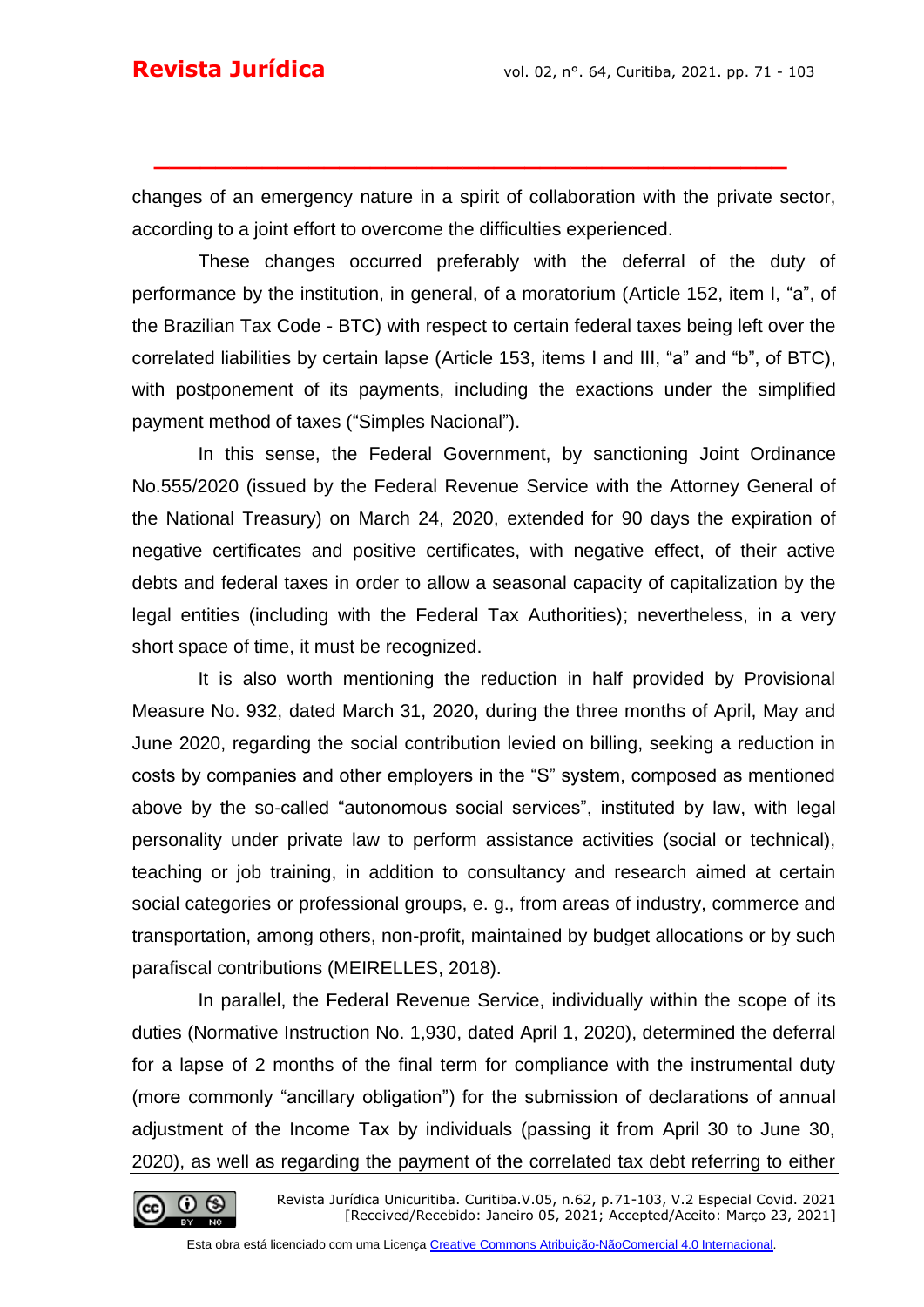its first installment, or to its single share, being unchanged at most the dates for the respective refunds, that is, from May to September of the same calendar year.

**\_\_\_\_\_\_\_\_\_\_\_\_\_\_\_\_\_\_\_\_\_\_\_\_\_\_\_\_\_\_\_\_\_\_\_\_\_\_\_\_\_**

In turn, the Federal Executive Power, in light of Decree No. 10,305, dated April 1, 2020, for a lapse of 90 days (between April 3, 2020 to July 3, 2020), promoted the suspension of the Tax on Financial Operations (nicknamed "IOF"), in this case, incident on credit and loan operations under any modality, regulating in a macroprudential way<sup>7</sup> the reduction with such seasonal provision, of part of the expenses with capital costs (consistent in the minimum return required by creditors), allowing for easier recovery, as well as a better return on investments, in addition to a greater incentive to attract funds from markets, that is, capital as a financial resource for development, bringing an increase widespread in its flows in view of the purposes of national economic and financial policies during the period of this public calamity, aiming the increase of a secondary market for private debt securities whereby Central Bank of Brazil is also present, which was previously prohibited as explained above.

Simultaneously with such tax breaks, Ordinance No. 139/2020 is issued by the Ministry of Economy, on April 3, 2020, postponing from the first semester to the second the payments of both the employer contribution levied on the payroll due to the National Institute of Social Security ("INSS"), as well as the contributions levied on companies' revenue (gross revenue) for the financing of Social Security (by the

<sup>7</sup> As for macroprudential regulation, according to CAGNIN and FREITAS (2015, p. 150, note 14) there are "... those measures whose direct effect on the active and passive operations of banking institutions would help to avoid potential risks of financial instability associated with the pro-cyclical behavior of the banking system. Instruments of the various macroeconomic policies (monetary, fiscal, foreign exchange) can be used in order to limit excessive risk-taking that may result in illiquidity and/or insolvency problems of one or more financial institutions, thus resulting in the illiquidity of markets, the forced sale of assets, the deterioration of balance sheets and the abrupt contraction of credit. Likewise, macro-prudential measures can be auxiliary instruments in the pursuit of the objectives of other policies". In original: *"...aquelas medidas cujo efeito direto sobre as operações ativas e passivas das instituições bancárias ajudaria a evitar riscos potenciais de instabilidade financeira associada ao comportamento pró-cíclico do sistema bancário. Instrumentos das diversas políticas macroeconômicas (monetária, fiscal, cambial) podem ser utilizados com a finalidade de limitar a assunção excessiva de risco que possa resultar em problemas de iliquidez e/ou insolvência de uma ou mais instituições financeiras, resultando, assim, na iliquidez dos mercados, na venda forçada de ativos, na deterioração dos balanços e na contração abrupta do crédito. Do mesmo modo, medidas macroprudenciais podem ser instrumentos auxiliares na busca dos objetivos das demais políticas".*



Revista Jurídica Unicuritiba. Curitiba.V.05, n.62, p.71-103, V.2 Especial Covid. 2021 [Received/Recebido: Janeiro 05, 2021; Accepted/Aceito: Março 23, 2021]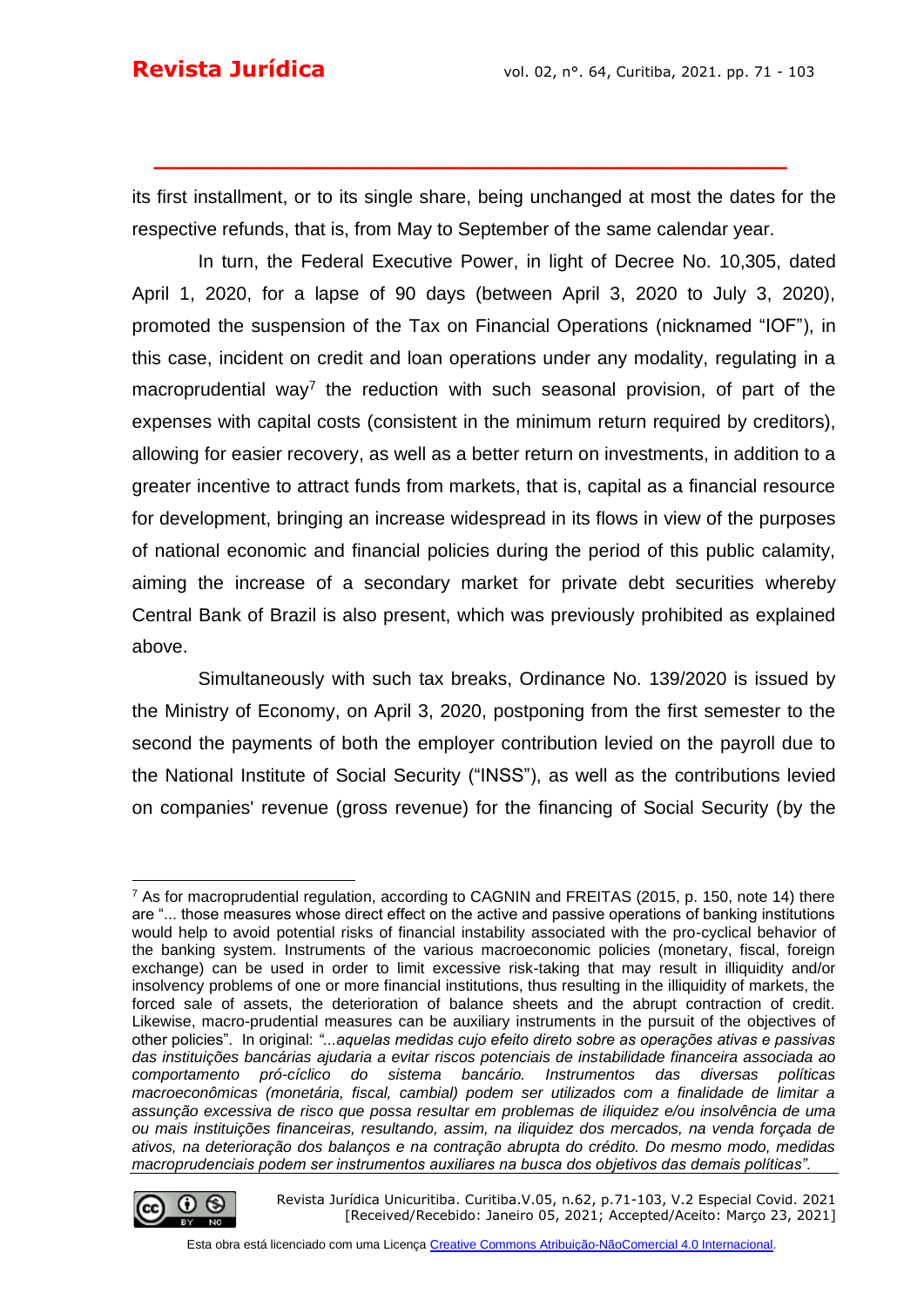"COFINS") and "PIS/PASEP", in order to have a significant, but momentary increase in cash flow for the recovery of companies.

**\_\_\_\_\_\_\_\_\_\_\_\_\_\_\_\_\_\_\_\_\_\_\_\_\_\_\_\_\_\_\_\_\_\_\_\_\_\_\_\_\_**

In addition, it was also determined the postponement for one semester of the payment related to the federal portion of the tax debts related to the Tax on the Circulation of Goods and Services (nicknamed "ICMS -"), owned by the Member States, and the Tax on Services (nicknamed "ISS"), belonging to the Municipalities, inserts in the tax regime of "Simples Nacional", revealing the same intention to increase the cash flow of companies during this period of restrictions forced by the Brazilian State to combat the spread of COVID-19.

The companies - considering, in the hypothesis, also their other economically more modest modalities, namely those of individual microentrepreneur, microenterprise and small company, as treated by Complementary Law No. 13/2006 - subsumed to the regime of the simplified payment of taxes, in the months of April, May and June 2020 were able to meet the aforementioned federal, state and municipal taxes in the months of October, November and December of the same calendar year, as provided by the Resolution of the Management Council of "Simples Nacional" No. 154/2020, dated April 3, 2020.

Finally, it should be noted that Federal Decree No. 10,305, dated April 9, 2020, determined the temporary reduction of the rates to zero for the Contribution to "PIS/PASEP" and the Financing of Social Security by the "COFINS", as well as '"COFINS"-import', incidents on the billing resulting from the domestic market and on the zinc sulphate import operation - mainly because components for the manufacture of chloroquine and hydroxychloroquine initially used in the treatment of COVID-19 with immediate effect, the rates returning to its original level as of October 1, 2020.

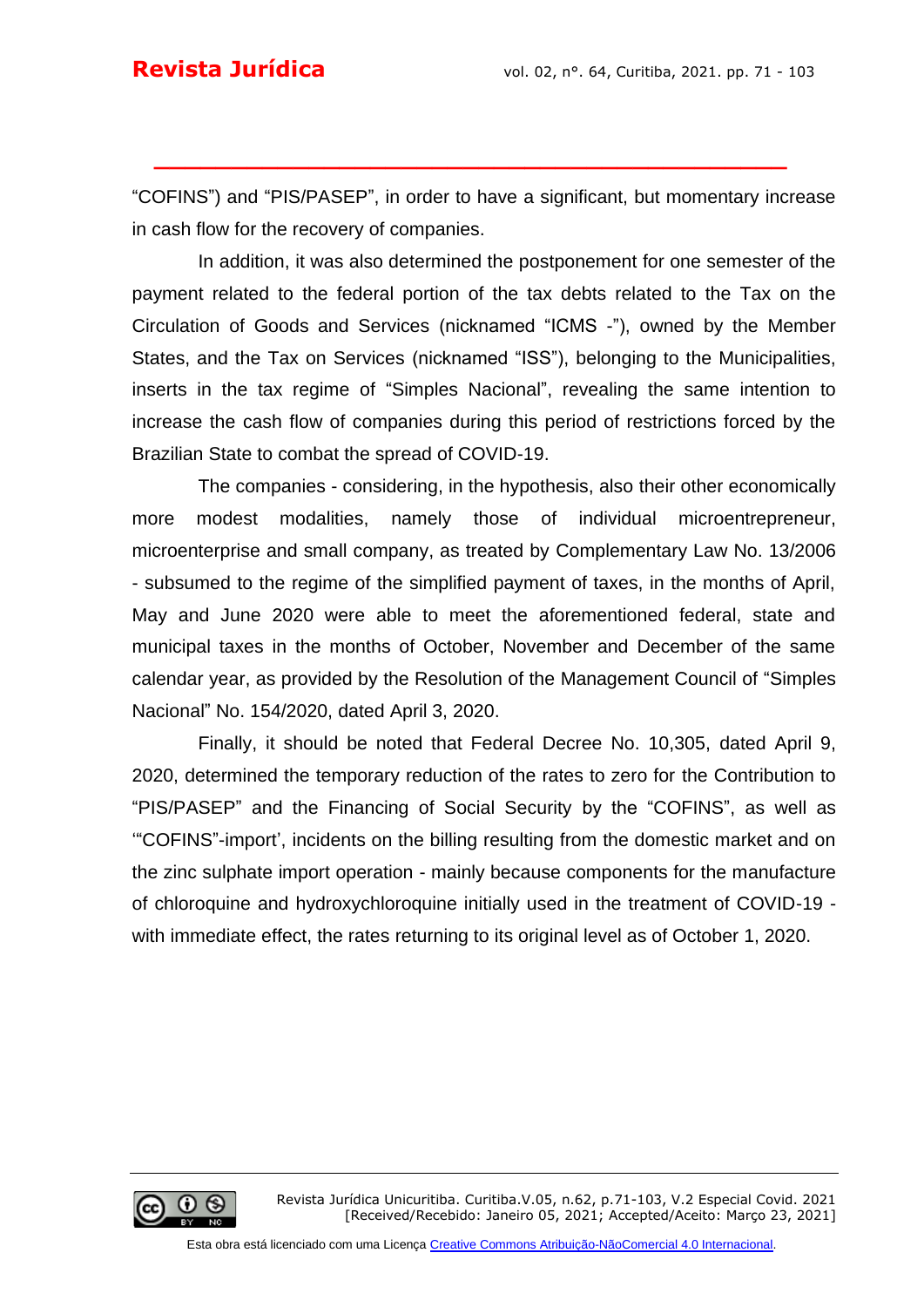#### **5 FINAL CONCLUSION**

The crisis caused by the state intervention in the social domain due to the austere and exceptional health measures to stop the pandemic by COVID-19 in itself reveals the need for a simultaneous and correlated state intervention of macroprudential regulation in the economic domain for a rebalancing accord with the implementation, on the other hand, of so many other financial, tax and assistance determinations that avoid recession and uncontrolled public indebtedness to prevent a severe impoverishment of the national society in view of the forced inertia of productive activities.

**\_\_\_\_\_\_\_\_\_\_\_\_\_\_\_\_\_\_\_\_\_\_\_\_\_\_\_\_\_\_\_\_\_\_\_\_\_\_\_\_\_**

These are exceptional and emergency determinations aimed at the imperious balance, so that, on the one hand, the public and private health systems remain preserved in view of an abrupt increase in demand, without there being a breakdown in the effective, efficient provision and effectiveness of the respective medicalhospital services and, on the other hand, the entrepreneurial capacity of the private sector is maintained despite the forced retraction of the markets.

However, such verified political and financial reflexes impose not only heterodox and emergency measures of a social (more specifically for public health and social assistance) and economic-financial nature, but which also imply planning for the recovery and restructuring of the private sector in support to the productive forces of the Country, with incentives and subsidies of all kinds to face the extraordinary event and consequent resumption of sustainable development, which, therefore, also translates into levels of public indebtedness according to duly weighed risks and discussed with society.

Consequently, the decree of the state of public calamity and the sanction of Constitutional Amendment No. 106, as well as the taking of several determinations by the federal Public Administration, although they allow an increase of the public indebtedness beyond the limits stipulated in the Law of Tax Responsibility, this circumstance should not imply the absence of control and consideration of the new risks involved, which, moreover, must occur on the part of the National Congress, the Court of Auditors and the Public Prosecutor's Office with the help of a simultaneous

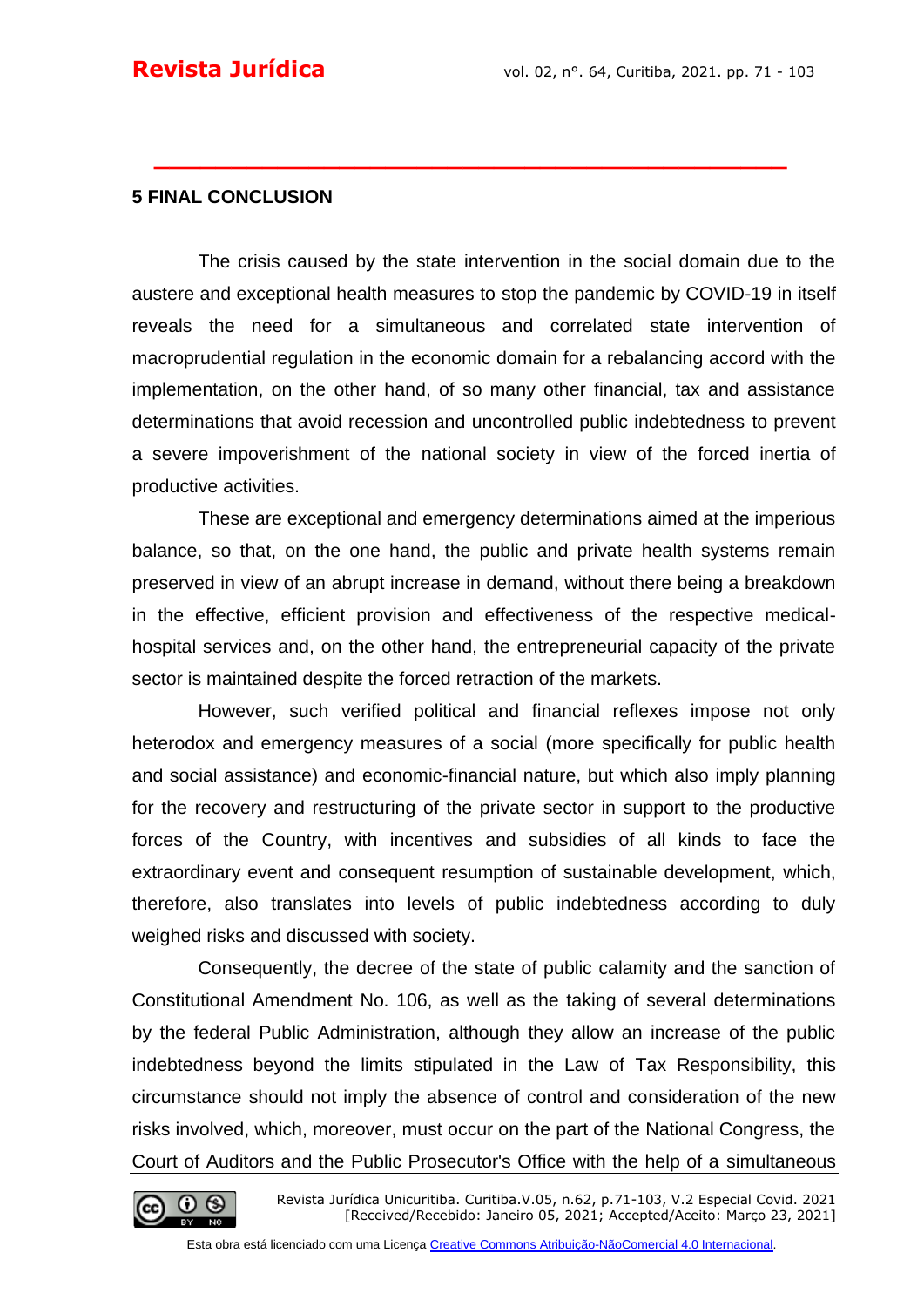social control exercised by society and popular participation in making the aforementioned decisions.

**\_\_\_\_\_\_\_\_\_\_\_\_\_\_\_\_\_\_\_\_\_\_\_\_\_\_\_\_\_\_\_\_\_\_\_\_\_\_\_\_\_**

It should be noted that, from another side, the crisis experienced due to the fight against the pandemic by COVID-19 made it evident the weakness and vulnerability of the sources of tax revenue on which the federal tax collection (income and revenue of companies) is based, which advises changes in order to have greater diversification and less volatility, starting to be grounded more on other bases (such as, for example, rural property).

The public sector replanning, therefore, must be directed towards promoting post-crisis sustainable development, which goes beyond the simple increase in the tax burden and perhaps the nefarious issue of unsupported currency to cover public expenditures (such as seen in a not-so-far past in national history), attracting investments from foreign and domestic capital idle, with a more simplified and less burdensome tax system for the productive sectors that, although affected, still show capacity for reaction and profitability which indirectly implies an increase in tax revenues, maximal if the Federal Government guarantees an environment for the resumption of economic growth that presents fiscal and financial public austerity (with not only restraint, but reduction of expenses), offering, therefore, security and economic, financial and regulatory certainty.

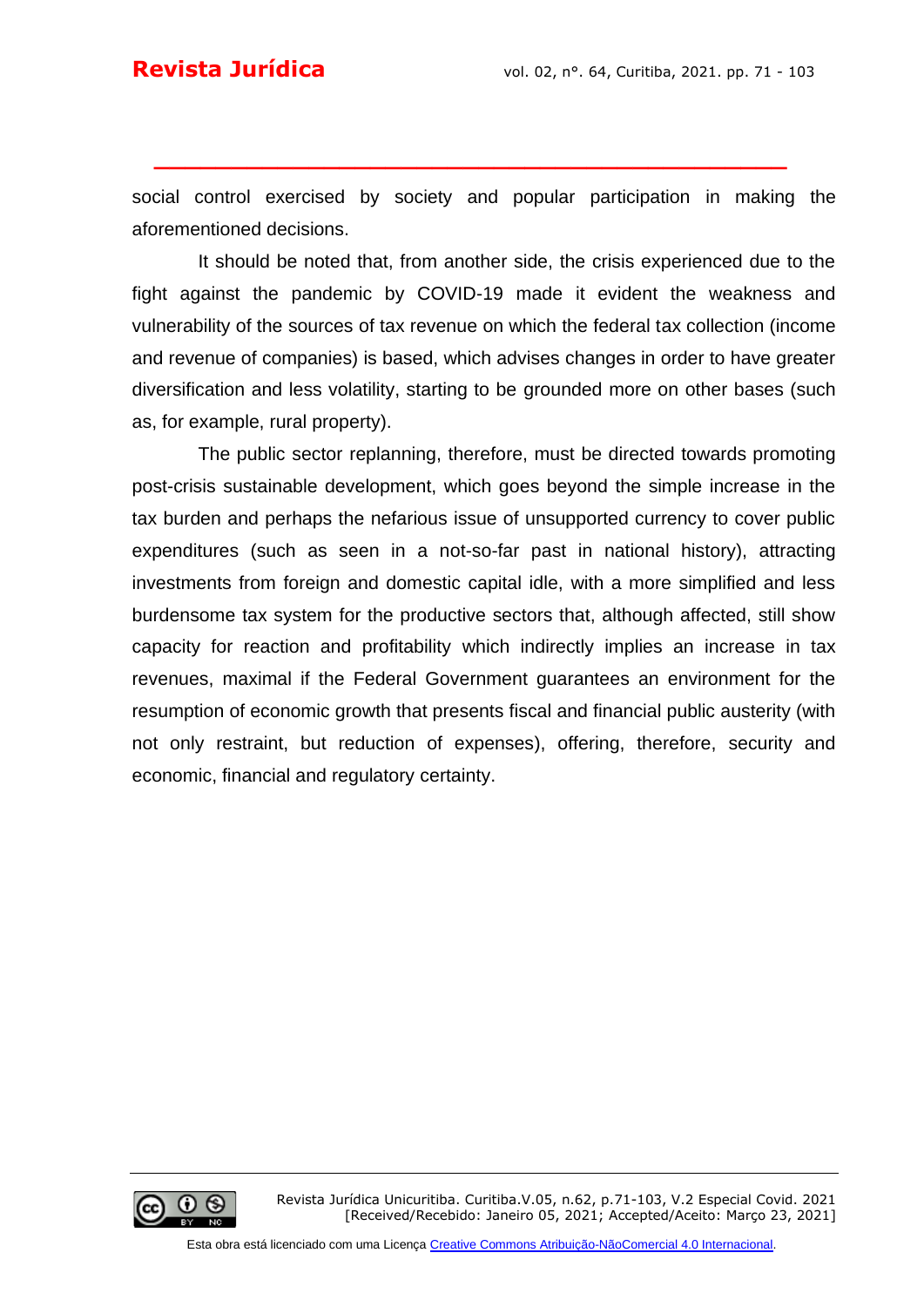### **REFERENCES**

BACEN - Banco Central do Brasil. *Focus: relatório de mercado*. 2019. Available at: [https://www.bcb.gov.br/publicacoes/focus/06122019.](https://www.bcb.gov.br/publicacoes/focus/06122019) Access on: 14 Apr. 2020.

**\_\_\_\_\_\_\_\_\_\_\_\_\_\_\_\_\_\_\_\_\_\_\_\_\_\_\_\_\_\_\_\_\_\_\_\_\_\_\_\_\_**

BRASIL. *Supremo Tribunal Federal. ADI No.6.357-DF. Rapporteur Min. Alexandre de Moraes.* Brasília, DF. Decision on March 30, 2020. Available at : [http://portal.stf.jus.br/processos/downloadPeca.asp?id=15342780618 &ext=.pdf.](http://portal.stf.jus.br/processos/downloadPeca.asp?id=15342780618%20&ext=.pdf) Access on: 16 Apr. 2020.

CAGNIN, Rafael Fagundes; FREITAS, Maria Cristina Penido de. *Tributação das Transações Financeiras: a Experiência Brasileira com o IOF e a CPMF. Revista Análise Econômica.* Porto Alegre: FCE/UFRGS, year 33, n. 63, Mar. 2015, p. 139- 169. Available at : [https://seer.ufrgs.br/AnaliseEconomica/article/view/35893/33366.](https://seer.ufrgs.br/AnaliseEconomica/article/view/35893/33366) Access on: 14 Apr. 2020.

CALDAS, Roberto (Correia da Silva Gomes). *Parcerias público-privadas e suas garantias inovadoras nos contratos administrativos e concessões de serviços públicos*. Belo Horizonte: Editora Fórum, 2011.

CAMPELO JUNIOR, Aloisio; GOUVEIA, Anna Carolina Lemos. *Incerteza em nível estratosférico em tempos de covid-19. Blog IBRE*, *on line*, 7 Apr. 2020. Available at: https://blogdoibre.fgv.br /posts/incerteza-em-nivel-estratosferico-em-tempos-decovid-19. Access on: 15 Apr. 2020.

CARVALHO, Paulo de Barros. *Curso de direito tributário*. São Paulo: Saraiva, 30. ed., 2019.

CAYMMI, Pedro Leonardo Summers. *O Programa Federativo de Enfrentamento a COVID-19 (Lei Complementar 173/2020). In*: *Direitos e deveres fundamentais em tempos de coronavírus* - v. 3. BAHIA, Saulo José Casali; MARTINS, Carlos



Revista Jurídica Unicuritiba. Curitiba.V.05, n.62, p.71-103, V.2 Especial Covid. 2021 [Received/Recebido: Janeiro 05, 2021; Accepted/Aceito: Março 23, 2021]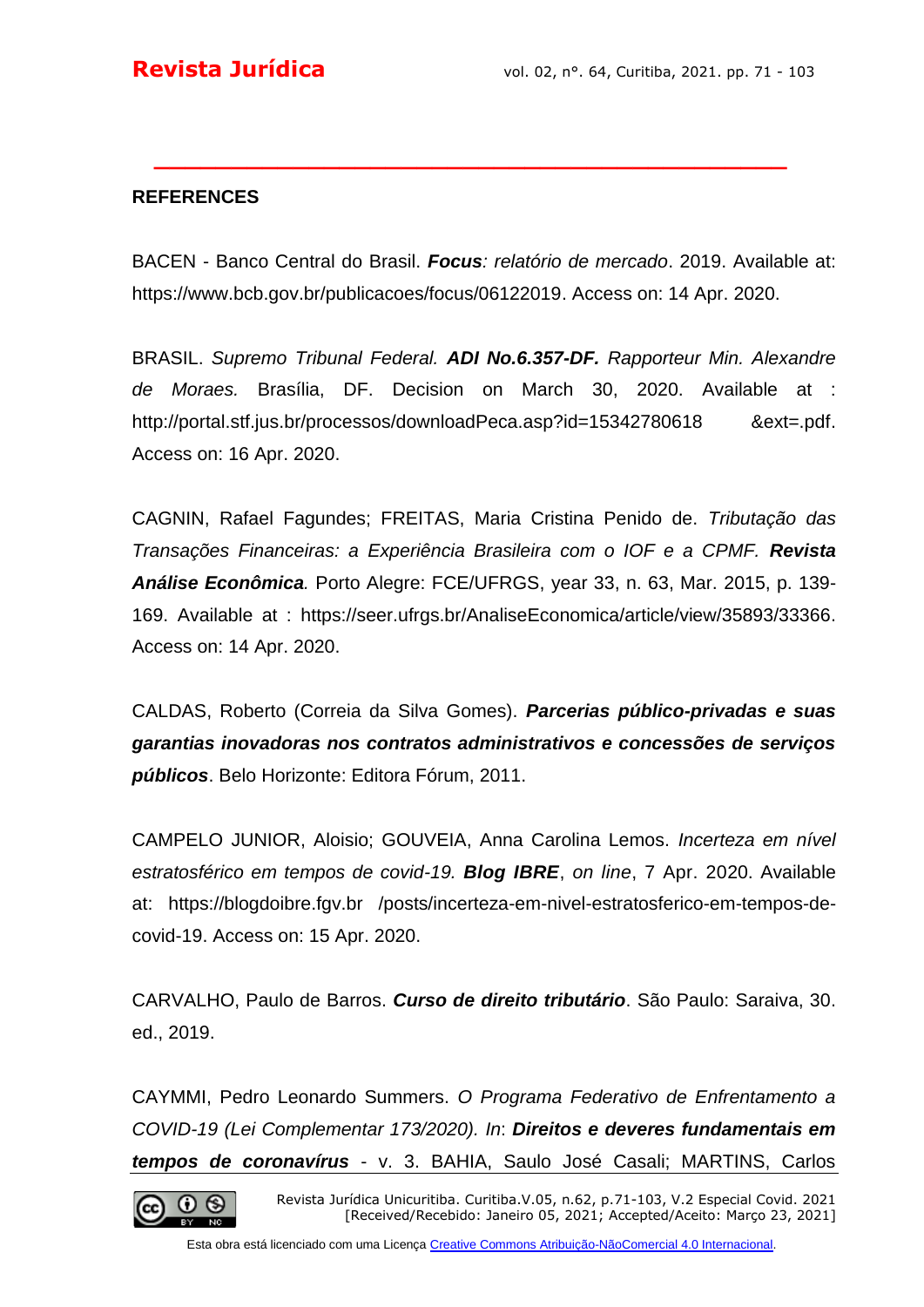Eduardo Behrmann Rátis; PAMPLONA, Rodolfo (coord./org.). São Paulo: Editora Iasp, 2020, p. 555-572.

**\_\_\_\_\_\_\_\_\_\_\_\_\_\_\_\_\_\_\_\_\_\_\_\_\_\_\_\_\_\_\_\_\_\_\_\_\_\_\_\_\_**

DANTAS, Bruno; GONÇALVES, André Luiz de Matos; SANTOS, Júlio Edstron S.; CORDEIRO, Paulo Henrique Perna. *Crise e execução do orçamento público no contexto atual brasileiro. Revista Fórum Administrativo – FA.* Belo Horizonte: Editora Fórum, year 20, n. 230,Apr. 2020, p. 9-19.

FUNDAÇÃO GETULIO VARGAS. *Instituto Brasileiro de Economia (FGV IBRE). Índice de Confiança Empresarial (ICE). on line*, Nov. 2019. Available at: [https://portalibre.fgv.br/data/files/0E/E7/7A/39/C6FAF610199794F68904CBA8/\\_ndic](https://portalibre.fgv.br/data/files/0E/E7/7A/39/C6FAF610199794F68904CBA8/_ndice%20de%20Confian_a%20Empresarial%20FGV_press%20release_Nov19.pdf) [e%20de%20Confian\\_a%20Empresarial%20FGV\\_press%20release\\_Nov19.pdf.](https://portalibre.fgv.br/data/files/0E/E7/7A/39/C6FAF610199794F68904CBA8/_ndice%20de%20Confian_a%20Empresarial%20FGV_press%20release_Nov19.pdf) Access on: 14 Apr. 2020.

GOULART, Adriana da Costa. *Revisitando a espanhola: a gripe pandêmica de 1918 no Rio de Janeiro. História, Ciências, Saúde – Manguinhos.* Rio de Janeiro: Fiocruz, v. 12, n. 1, Jan./Apr. 2005, p. 101-142. Available at: [http://www.scielo.br/scielo.php?script=sci\\_arttext&pid=S0104-59702005000100006.](http://www.scielo.br/scielo.php?script=sci_arttext&pid=S0104-59702005000100006) Access on: 27 Apr. 2020.

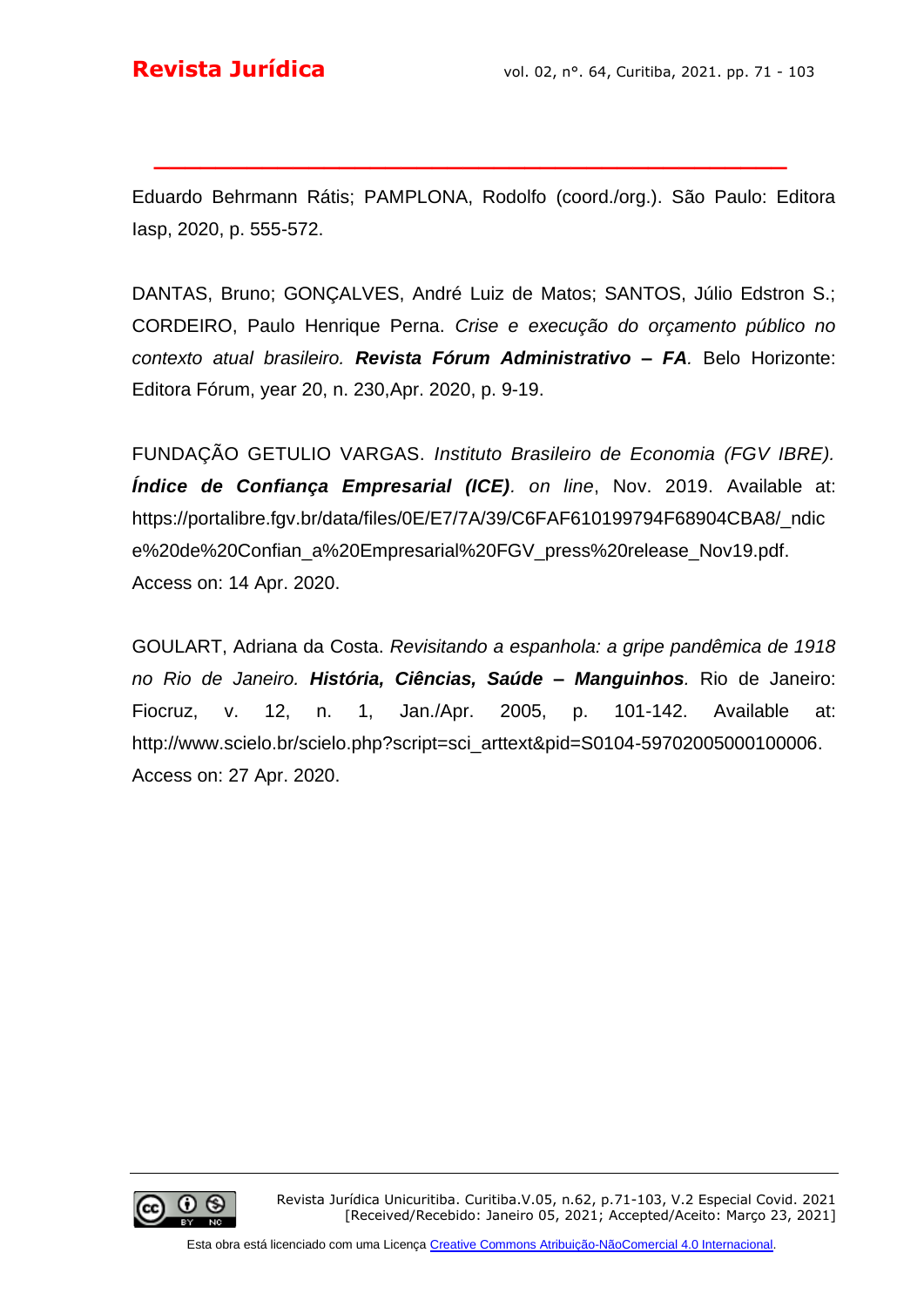IMF - International Monetary Fund. **World economic outlook**: the great lockdown. Washington: IMF, Apr. 2020. Available at : https://www.imf.org/en/Publications/WEO/Issues/2020/04/14/weo-april-2020. Access on: 2 Nov. 2020.

**\_\_\_\_\_\_\_\_\_\_\_\_\_\_\_\_\_\_\_\_\_\_\_\_\_\_\_\_\_\_\_\_\_\_\_\_\_\_\_\_\_**

INSPER. *Núcleo de Tributação do Centro de Regulação e Democracia. Países adotam medidas tributárias para combater a crise econômica deflagrada pela COVID-19. Insper Conhecimento*, *on line*, 31 Mar. 2020. Available at: [https://www.insper.edu.br/conhecimento/politicas-publicas/paises-adotam-medidas](https://www.insper.edu.br/conhecimento/politicas-publicas/paises-adotam-medidas-tributarias-para-combater-a-crise-economica-deflagrada-pela-covid-19/)[tributarias-para-combater-a-crise-economica-deflagrada-pela-covid-19/.](https://www.insper.edu.br/conhecimento/politicas-publicas/paises-adotam-medidas-tributarias-para-combater-a-crise-economica-deflagrada-pela-covid-19/) Access on: 16 Apr. 2020.

MEIRELLES, Hely Lopes. *Direito administrativo brasileiro*. 43. ed. São Paulo: Malheiros Editores, 2018.

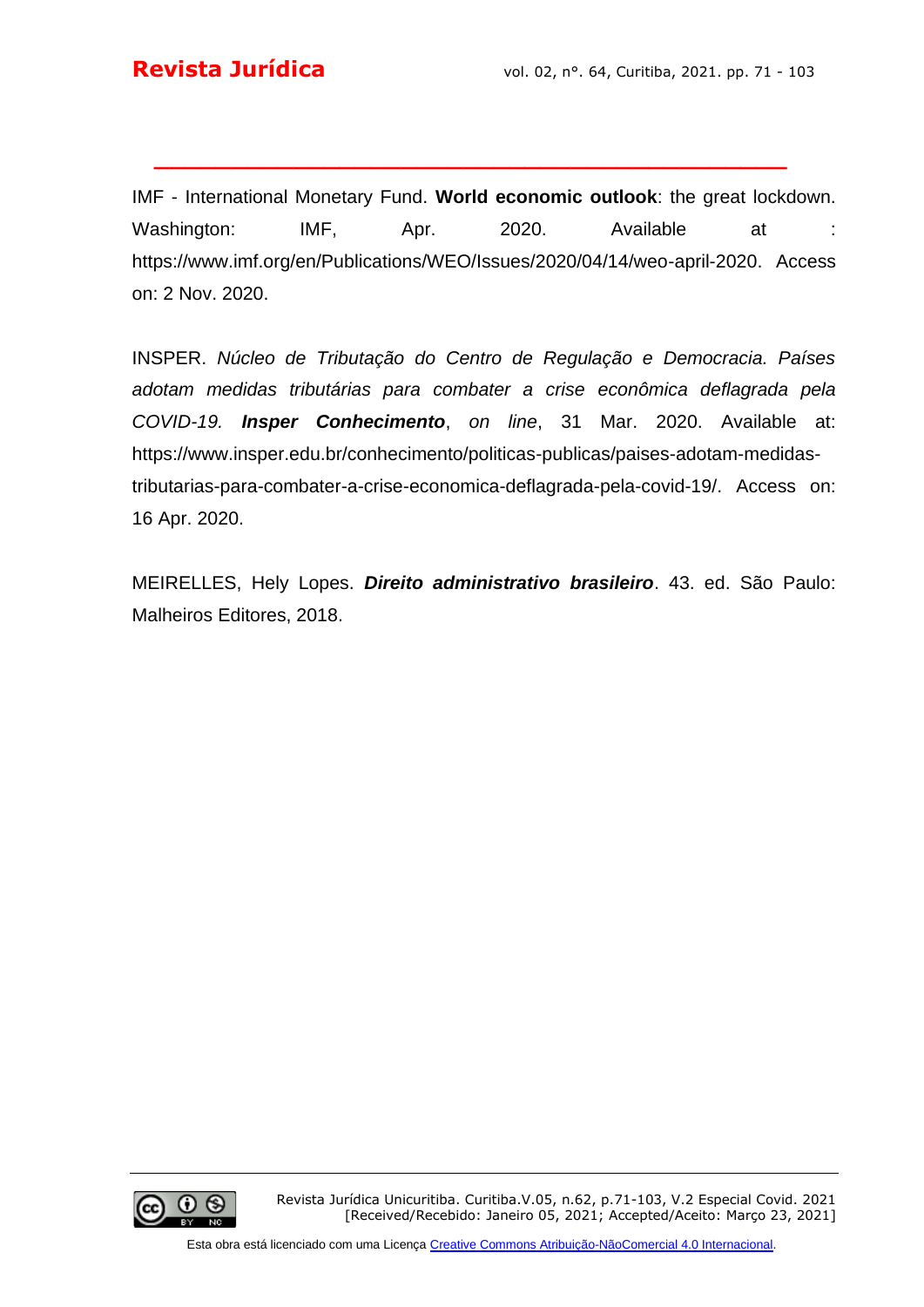MORETTINI, Felipe Tadeu Ribeiro; NASCIMENTO, Jefferson Rodrigo do. *O impacto na dívida pública ocasionado por meio das transferências realizadas pelo Tesouro Nacional ao BNDES a partir de 2009: uma análise funcional no contexto de crise econômico-financeira internacional. Revista de Direito Econômico Socioambiental.* Curitiba: PUC/PR, v. 9, n. 3, Sep./Dec. 2018, p. 366-401. Available at: [https://periodicos.pucpr.br/index.php/direitoeconomico/article/view/21993/23505.](https://periodicos.pucpr.br/index.php/direitoeconomico/article/view/21993/23505) Access on: 28 Apr. 2020.

**\_\_\_\_\_\_\_\_\_\_\_\_\_\_\_\_\_\_\_\_\_\_\_\_\_\_\_\_\_\_\_\_\_\_\_\_\_\_\_\_\_**

MOSQUERA. Roberto Quiroga. *Pandemia e a arrecadação dos tributos federais. JOTA, on line*, 13 Apr. 2020. Available at: [https://www.jota.info/opiniao-e](https://www.jota.info/opiniao-e-analise/colunas/coluna-da-abdf/pandemia-e-a-arrecadacao-dos-tributos-federais-13042020)[analise/colunas/coluna-da-abdf/pandemia-e-a-arrecadacao-dos-tributos-federais-](https://www.jota.info/opiniao-e-analise/colunas/coluna-da-abdf/pandemia-e-a-arrecadacao-dos-tributos-federais-13042020)[13042020.](https://www.jota.info/opiniao-e-analise/colunas/coluna-da-abdf/pandemia-e-a-arrecadacao-dos-tributos-federais-13042020) Access on: 13 Apr. 2020.

O'DONNELL, Guilhermo. Accountability *horizontal e novas poliarquias. Revista Lua Nova.* São Paulo: CEDEC, n. 44, 1998, p. 27-54. Available at: http://www.scielo.br/pdf/ln/n44/a03n44.pdf .Access on: 15 Nov. 2020.

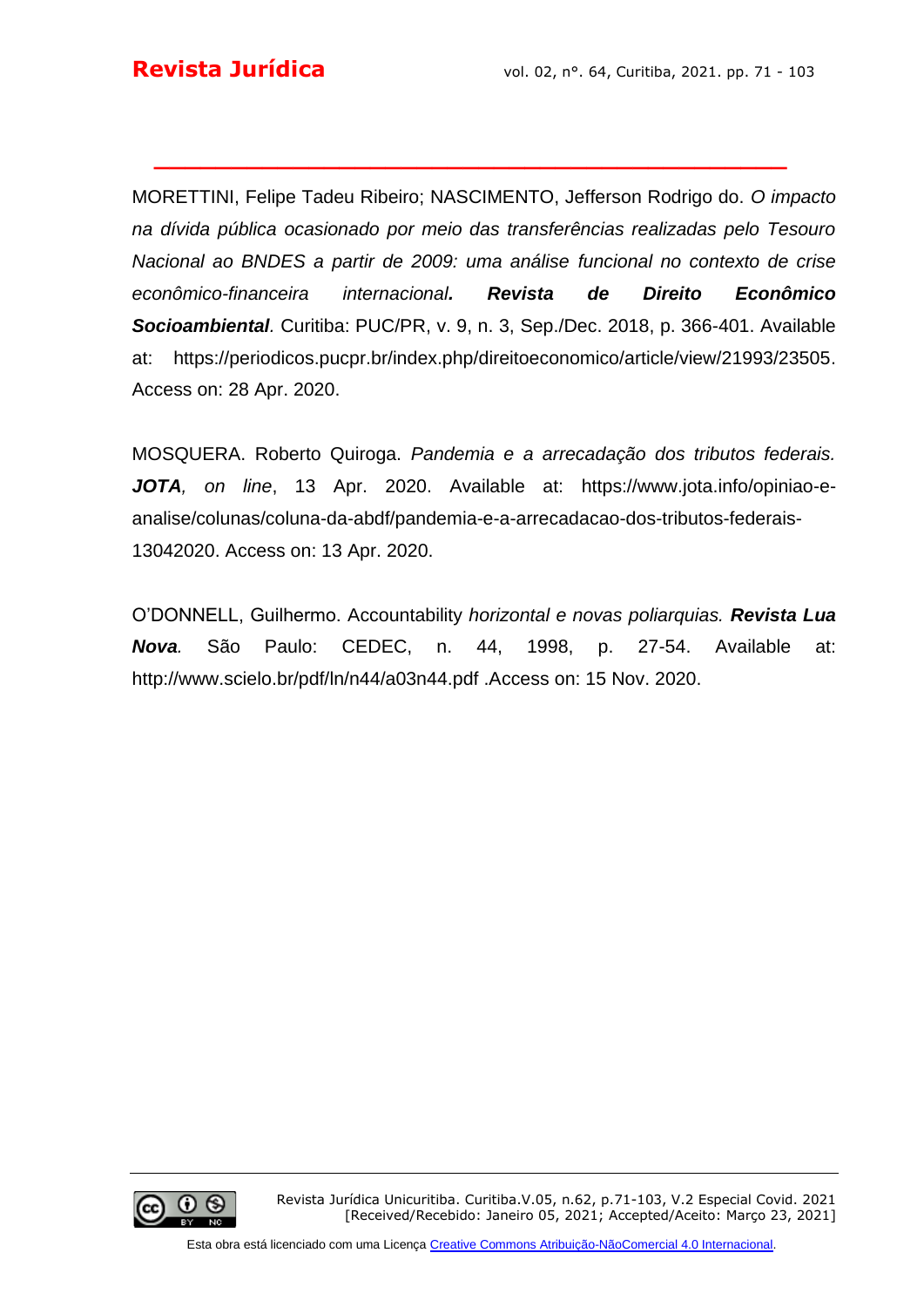OMS - *Organización Mundial de la Salud. La OMS, la Fundación pro Naciones Unidas y sus asociados ponen en marcha el Fondo de Respuesta Solidaria a la COVID-19, primera iniciativa en su género*. 2020, *on-line*. Available at: [https://www.who.int/es/news-room/detail/13-03-2020-who-un-foundation-and](https://www.who.int/es/news-room/detail/13-03-2020-who-un-foundation-and-partners-launch-first-of-its-kind-covid-19-solidarity-response-fund)[partners-launch-first-of-its-kind-covid-19-solidarity-response-fund.](https://www.who.int/es/news-room/detail/13-03-2020-who-un-foundation-and-partners-launch-first-of-its-kind-covid-19-solidarity-response-fund) Access on: 13 Apr. 2020.

**\_\_\_\_\_\_\_\_\_\_\_\_\_\_\_\_\_\_\_\_\_\_\_\_\_\_\_\_\_\_\_\_\_\_\_\_\_\_\_\_\_**

ROBL FILHO, Ilton Norberto. *Conselho Nacional de Justiça: estado democrático de direito e accountability.* São Paulo: Saraiva, 2013.

SINDIFISCO NACIONAL - *Sindicato Nacional dos Auditores Fiscais da Receita Federal do Brasil et al. 10 propostas tributárias emergenciais para o enfrentamento da crise provocada pela Covid-19. (2020).* Available at: [http://afresp.org.br/Medidas-Emergenciais-Fiscos.pdf.](http://afresp.org.br/Medidas-Emergenciais-Fiscos.pdf) Access on: 16 Apr. 2020.

TEIXEIRA, Anderson Vichinkeski; CALDAS, Roberto Correia da Silva Gomes. *Governança glocal/global deliberativa rumo à normatização democrática: a necessidade de legitimidade em compatibilização das medidas pandêmicas de exceção vs. direitos humanos. Opinión Jurídica*, v. 19, n. 40, Oct. 2020, p. 393-419. Available at [https://doi.org/10.22395/ojum.v19n40a19.](https://doi.org/10.22395/ojum.v19n40a19) Access on:15 Nov. 2020.

UN - UNITED NATIONS. **Shared responsibility, Global solidarity**: responding to the socio-economic impacts of COVID-19. Mar. 2020a. Available at: [https://unsdg.un.org/sites/default/files/2020-03/SG-Report-Socio-Economic-Impact](https://unsdg.un.org/sites/default/files/2020-03/SG-Report-Socio-Economic-Impact-of-Covid19.pdf)[of-Covid19.pdf.](https://unsdg.un.org/sites/default/files/2020-03/SG-Report-Socio-Economic-Impact-of-Covid19.pdf) Access on: 28 Apr. 2020.

UN - UNITED NATIONS. **A UN framework for the immediate socio-economic response to COVID-19**. Apr. 2020b. Available at: [https://unsdg.un.org/sites/default/files/2020-04/UN-Framework-for-the-immediate](https://unsdg.un.org/sites/default/files/2020-04/UN-Framework-for-the-immediate-socio-economic-response-to-COVID-19.pdf)[socio-economic-response-to-COVID-19.pdf.](https://unsdg.un.org/sites/default/files/2020-04/UN-Framework-for-the-immediate-socio-economic-response-to-COVID-19.pdf) Acess on: 28 Apr. 2020.